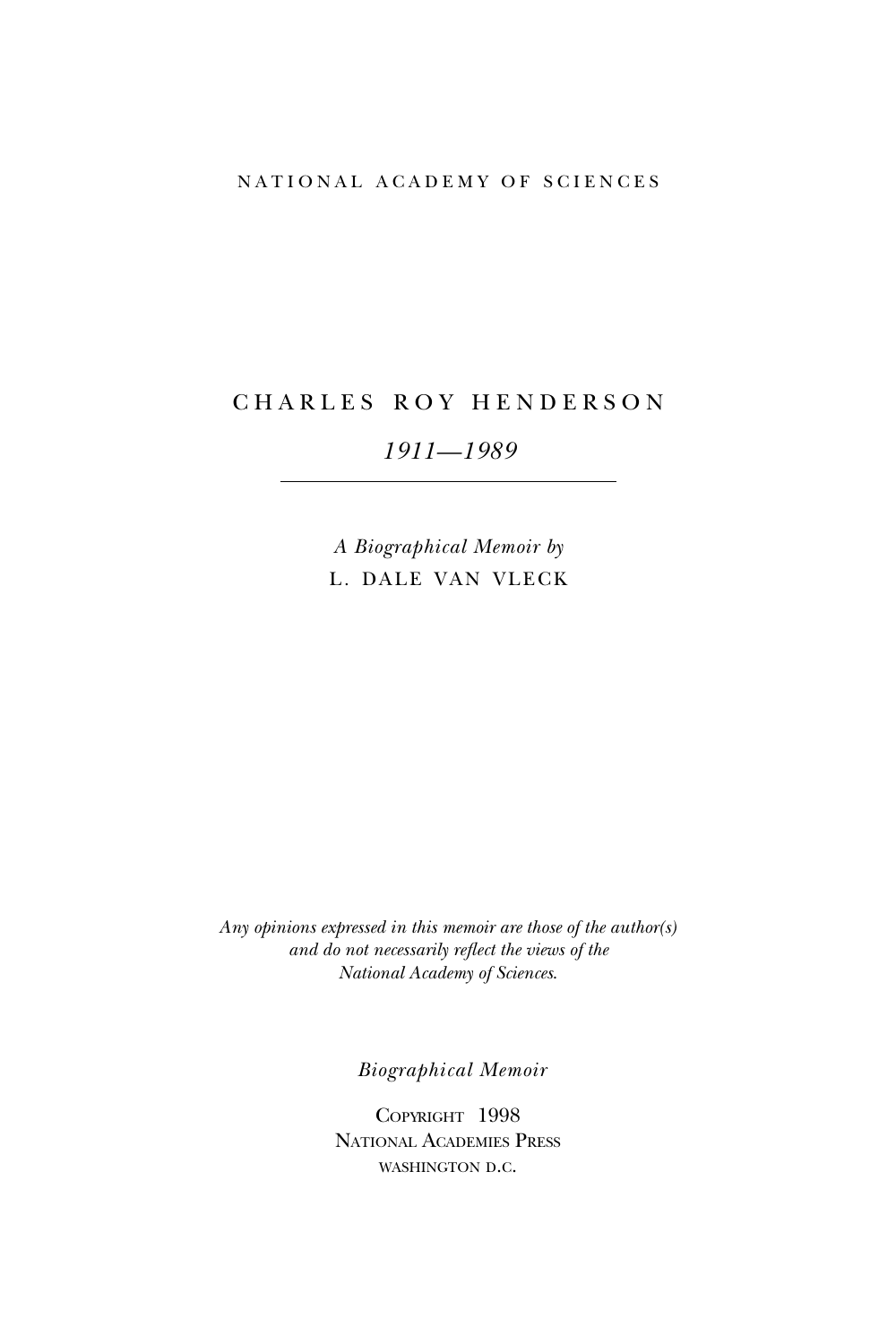

CP. Herderson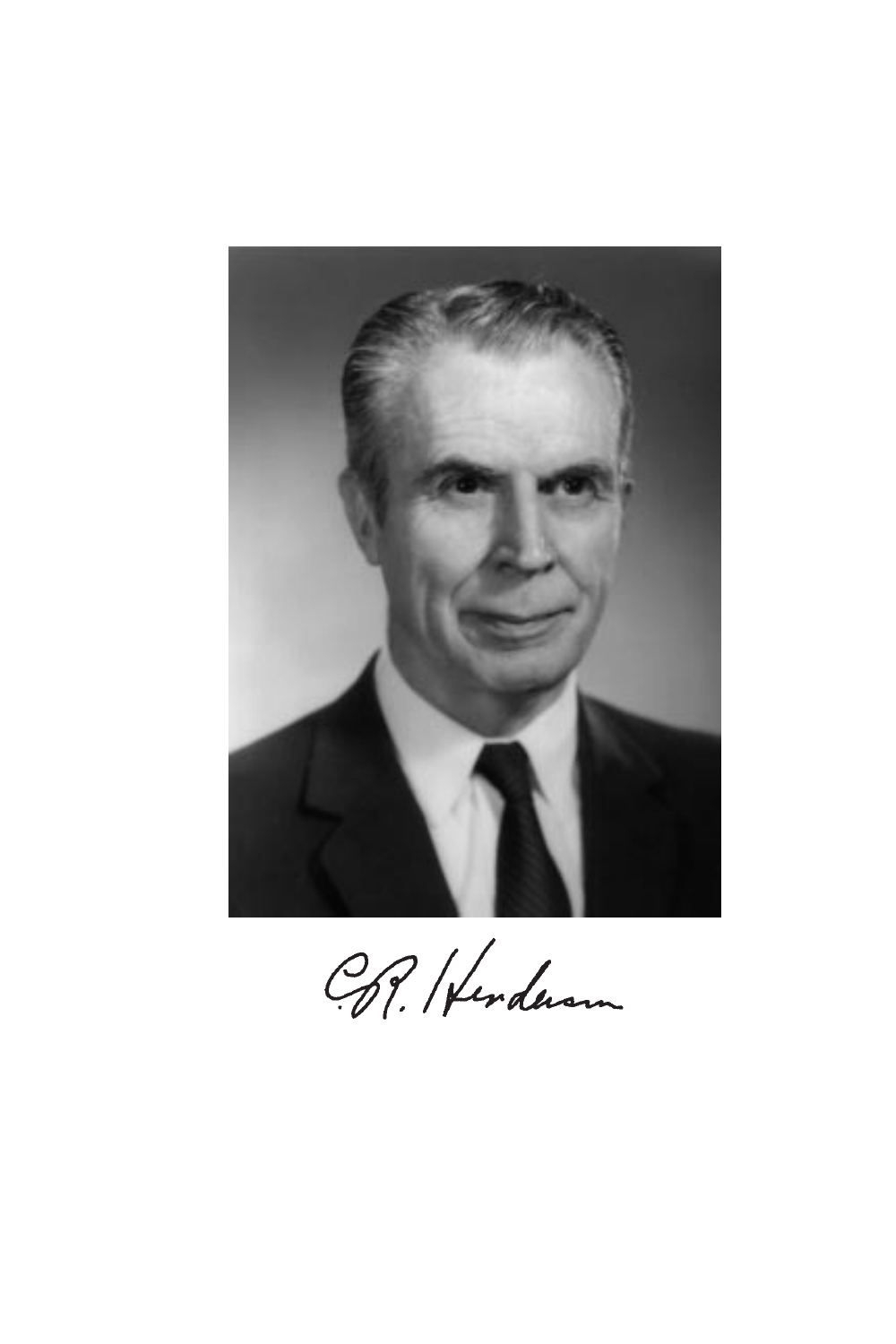# CHARLES ROY HENDERSON

## *April 1, 1911–March 14, 1989*

## BY L. DALE VAN VLECK

TWO MEN, BOTH born in the farming community of Page<br>County, Iowa, had more impact on modern animal production in the United States and the world than any other pair of scientists since the rediscovery of Mendel's laws. Both men specialized in the area of agricultural sciences known as animal breeding and genetics. The first, born near Shambaugh, Iowa, on January 3, 1896, was Jay Laurence Lush. The second, born near Coin, Iowa, on April 1, 1911, was Charles Roy Henderson, who became a graduate student under Lush at Iowa State College in 1946. Lush also preceded Henderson as a member of the National Academy of Sciences.

Lush, and later Henderson, led the profession for nearly all of the twentieth century. Lush outlined the basic principles and methods for genetic improvement. Henderson followed by developing methods first to estimate the genetic parameters needed for the application of those principles and then to predict most accurately the genetic values of animals available for selection. Henderson's methods have been since the 1950s—and will be for the foreseeable future—the basis for genetic evaluations for every breed of every class of livestock in every country of the world. Millions of beef cattle, dairy cattle, pigs, sheep, and other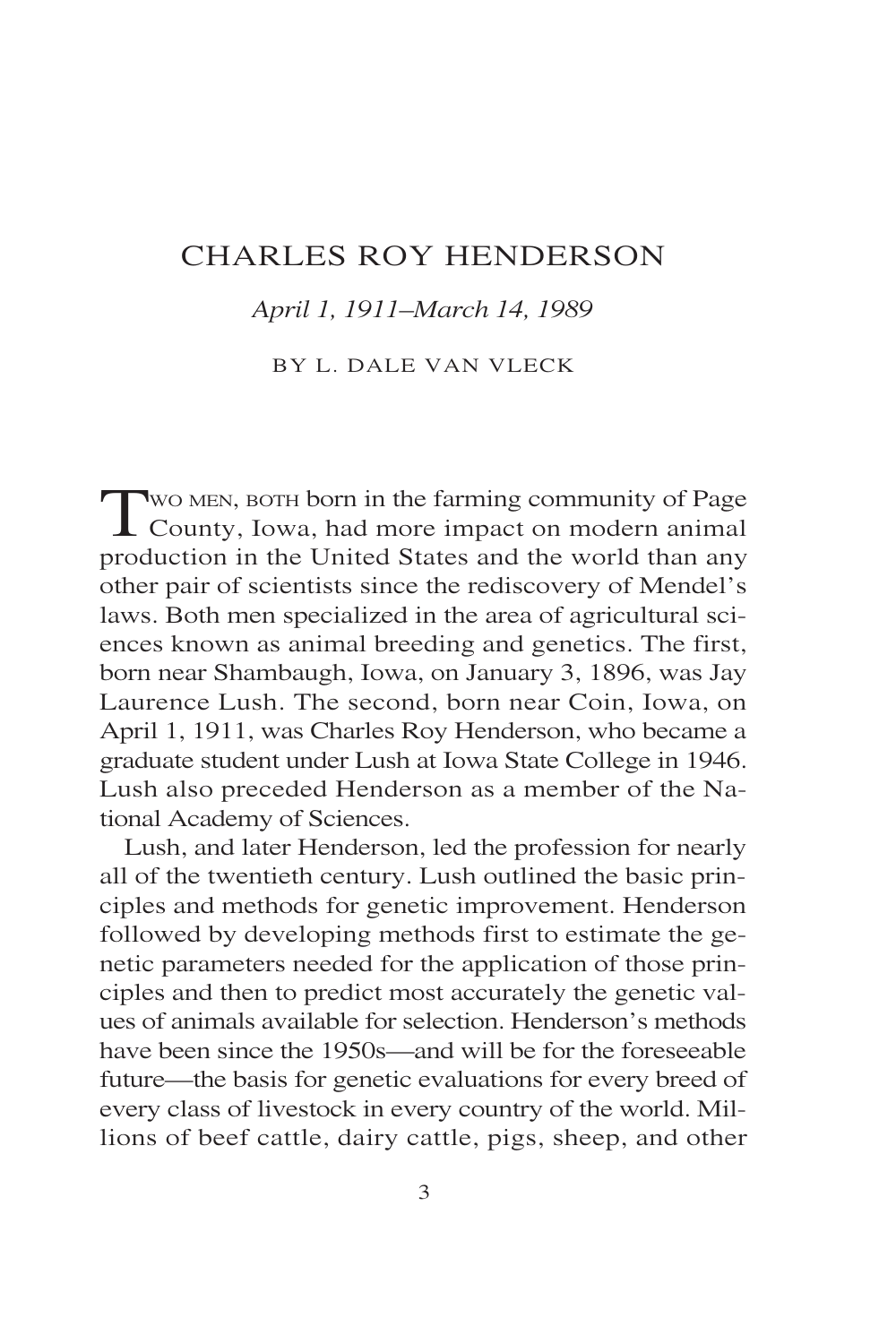species are evaluated annually with what are called "Henderson's mixed model equations." These equations are also applied to statistical analyses in many other disciplines. The impact of Henderson's discoveries is perhaps incalculable. The discoveries, however, can be documented.

### PERSONAL HISTORY

### FARM BOY, ATHLETE, SCHOLAR

Charles Roy Henderson was the first of four sons of Arthur James and Maud McMichael Henderson. One sister died at an early age. Charles Roy was born on the Henderson farm in Morton Township in Page County near Coin in southwest Iowa. He was forever proud of Page County and of growing up on a diversified farm with dairy cows and pigs, and with horses used for farm operations. Henderson was active both in 4-H and Future Farmers of America, which honored him as Iowa's Farmer of the Year during his final year in high school. He was probably even better known in Page County for his athletic achievements, which began at an early age. At one Page County Farm Bureau picnic he entered and won three consecutive races: for twelve and under, fourteen and under, and sixteen and under. The rules were changed the next year to be races for ages ten to twelve, thirteen to fourteen, and fifteen to sixteen! In addition to being the main member of the Coin High School track team, he was also the center of the basketball team when basketball still required a center jump after each score.

His track career flourished at Iowa State College (now Iowa State University) on both the indoor and outdoor teams. Highlights included a world indoor record for a relay (4 by 220 yards) of 1:31.8 in 1932; an Iowa State field house record for the indoor 440-yard run of 51.7 seconds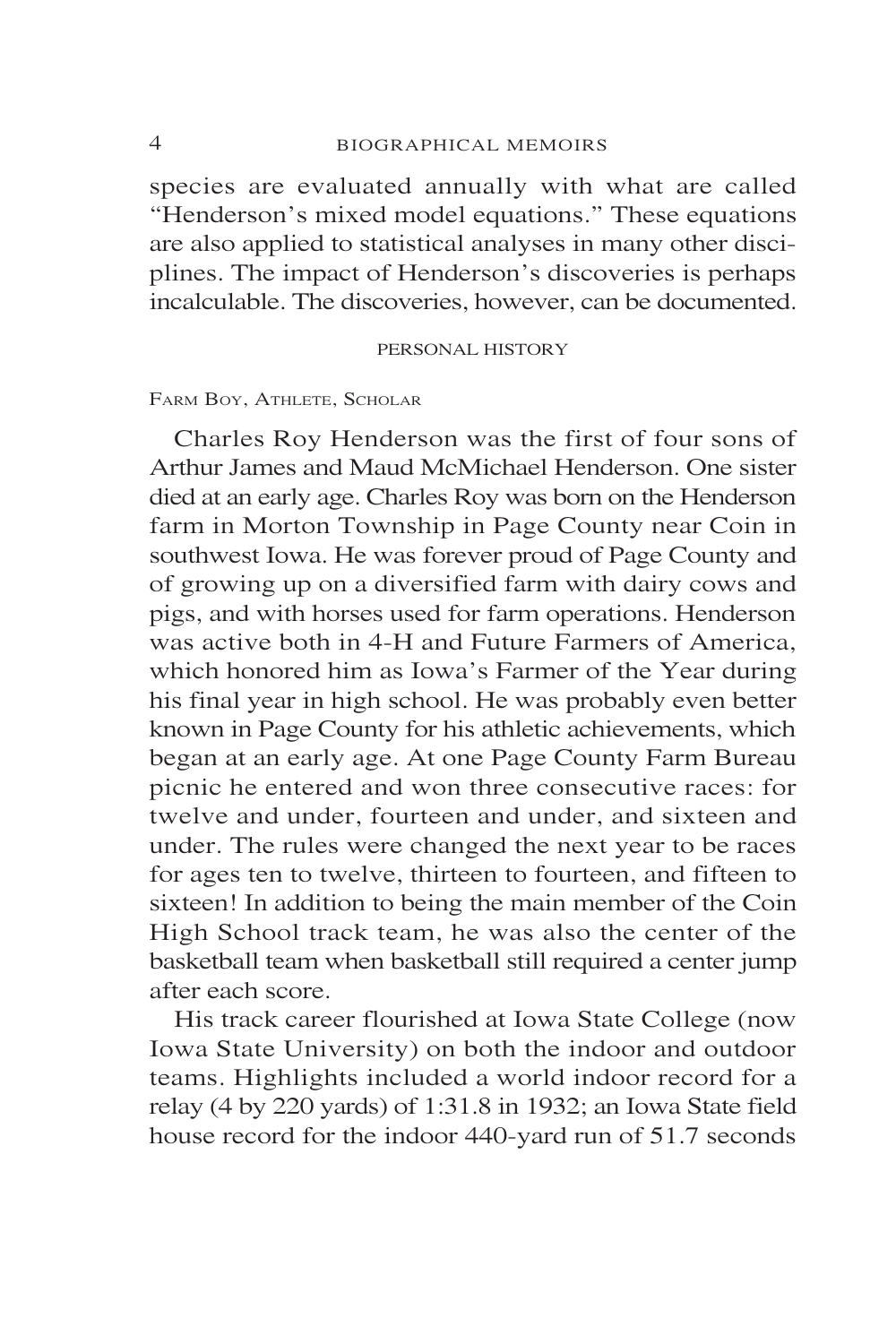in 1933, which stood for thirty years; and an outdoor personal best of 48.6 seconds in 1933, when the world record was 47.4 seconds.

While running track in both the indoor and outdoor seasons, he also was a member of the college livestock judging team and worked his way through college at numerous jobs, including waiting on tables at the dining room of the women's dormitory. The remainder of his time (or the other way around) was devoted to full time study. He graduated in four years and in the final year was taking courses for a graduate program in animal nutrition. Henderson's academic record at graduation was the best in his division, surpassed in the whole college by only one engineering student. His grades in chemistry included 96, 98, and 95 by quarter in his freshman year. Of his seven courses in mathematics the lowest grade was 98.

### SPORTS AND MUSIC

The athlete from Iowa retained his interest in sports throughout his life. As a faculty member at Cornell, he was a faithful fan of most of the sports teams. His attendance at track, basketball, and football events was particularly regular while his sons were growing up. His interest in the Drake relays held in Des Moines was obvious. Although he could not attend with the regularity of one of his younger brothers, who was said to have attended 48 of 50 consecutive Drake relays, Henderson attended several times in connection with speaking trips in the Midwest.

Among his sports heroes were two near-contemporaries, Glen Cunningham of Kansas, who had overcome near fatal burns to become a premier miler, and naturally, the Olympian sprinter from Ohio, Jesse Owen. No doubt Henderson admired others as well, but an unlikely sport for an Iowan, ice hockey, furnished others. His loyalty to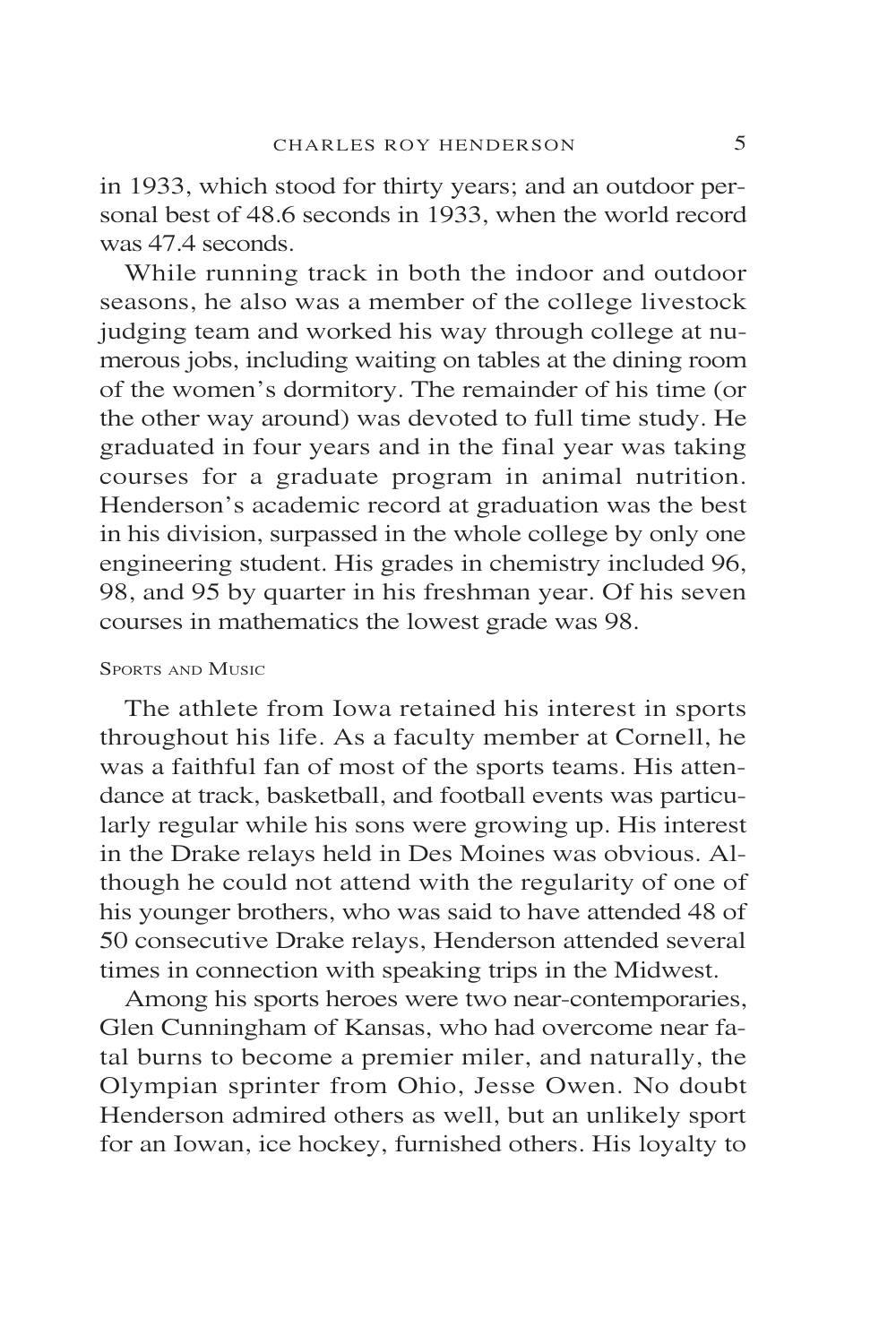the Cornell hockey team, which rose from a new, usually soundly defeated team to become two-time national champions under Coach Ned Harkness, was nearly an addiction. Harkness, a rather unimposing person, was a motivator who could turn good athletes into superior team players, including a national championship team with a 29-0 record. What impressed Henderson even more was Harkness's offthe-rink interest in his players' success as students. Another hockey hero was an imposing athlete and scholar, Ken Dryden—varsity baseball shortstop, dean's list student, Nader's raider, and perhaps one of the best hockey goalies ever. For example, when he returned to hockey after a year of studying for his law degree, he joined the Montreal Canadians just before the play-offs and led them to a Stanley Cup. From the time Dryden signed with the then elite team of hockey, Henderson was a fan of "Les Habitants."

Henderson attributed his strong interest in music to its relationship to mathematics. When I asked his wife where or when that interest began (which was somewhat unusual for a boy from a country school in Iowa), she told me that the county school superintendent, later state school superintendent, had visited his grade school one day with a portable phonograph. Since Henderson most likely would have told that story many years later, my conclusion is that the superintendent's windup phonograph and the music, which he remembered as the William Tell Overture, must have made a strong impression. His radio at work and, I'm sure, at home was usually tuned to a classical music FM station—often WHCU in Ithaca, which coincidentally also carried all Cornell basketball, football, and hockey games. The dial did not need to be changed. My impression was that his favorite composer was Johannes Sebastian Bach. His wife told me she thought his favorite selection was Bach's Air for the G String. At his memorial service four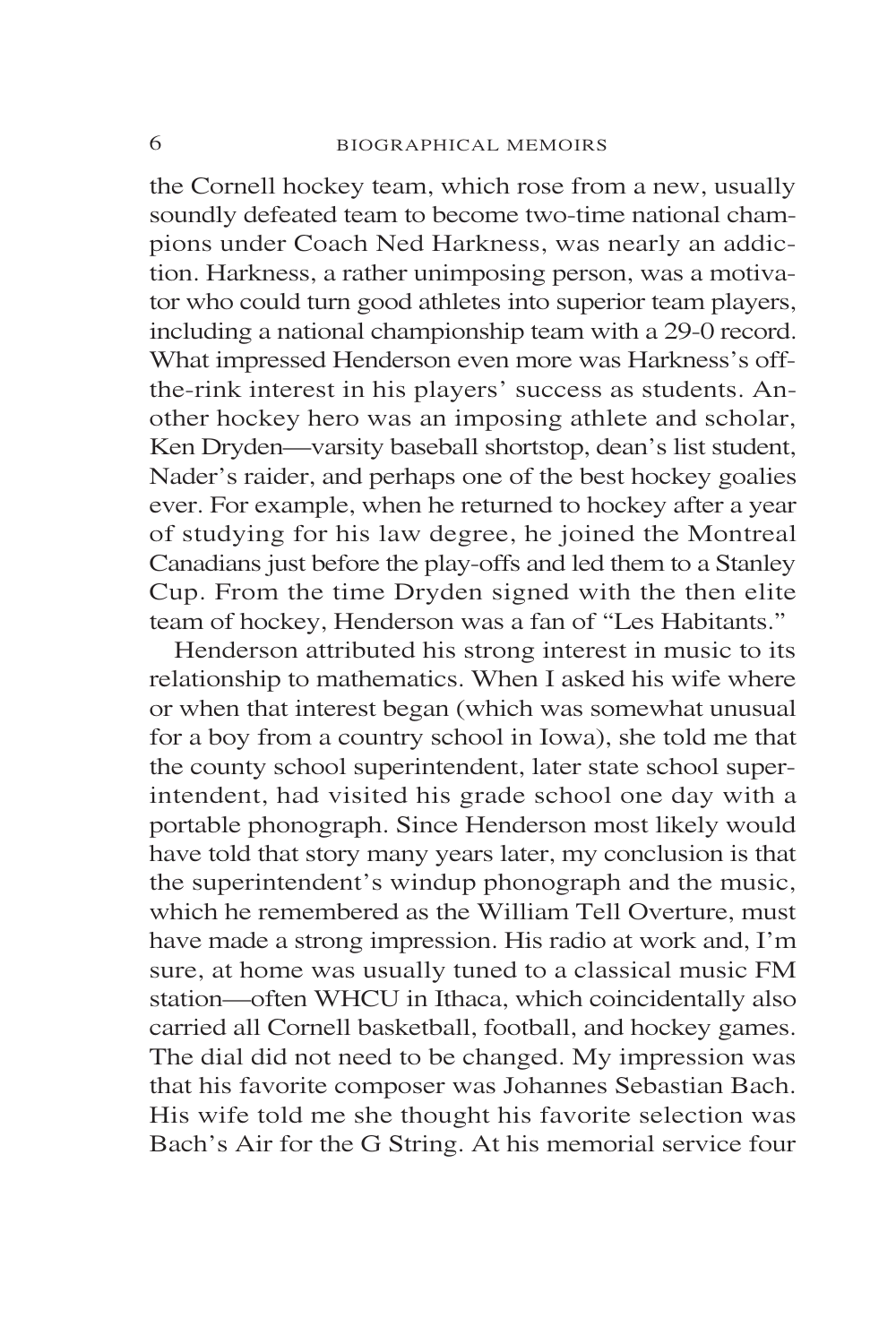pieces by Bach were featured, including Air for the G String at the interlude.

### NUTRITION, EXTENSION, AND MARRIAGE

On graduation with a B.S. in the midst of the depression years of the 1930s, Henderson continued as an M.S. student in animal nutrition. His grades of A for ten hours of statistics and of B for eighteen hours of nutrition research suggest his early liking for statistics. The background in nutrition and obvious excellence in statistics eventually led him back to Iowa State to study with Lush, followed by an eminent statistical career in animal breeding and genetics at Cornell University.

In 1935 with an M.S. in animal nutrition, Henderson accepted a position as county agent in a county bordering Page County. In 1939 he was asked to become a district land use planning specialist. To prepare for this he enrolled for eight hours of economics at the Iowa State summer session. A fellow county agent one county closer to Ames asked if his daughter (who was working on her M.S. in education) could ride with Henderson to Ames that summer. Less than eighteen months later, on December 21, 1940, that daughter, Marian Mae Martin, married Charles R. Henderson in Chariton, Iowa. In January 1941 they moved to Ohio University in Athens, where Henderson taught animal husbandry and managed livestock enterprises on the university farm for nearly two years. Their first son, Charles, Jr., was born in Athens. Later children were James M. and Elizabeth Ann, both born in Ithaca, New York.

In late 1942 Henderson volunteered for and was accepted with a commission as a first lieutenant in the Medical Department's Nutrition Division of the U.S. Army. He served nearly four years and finished as commanding officer of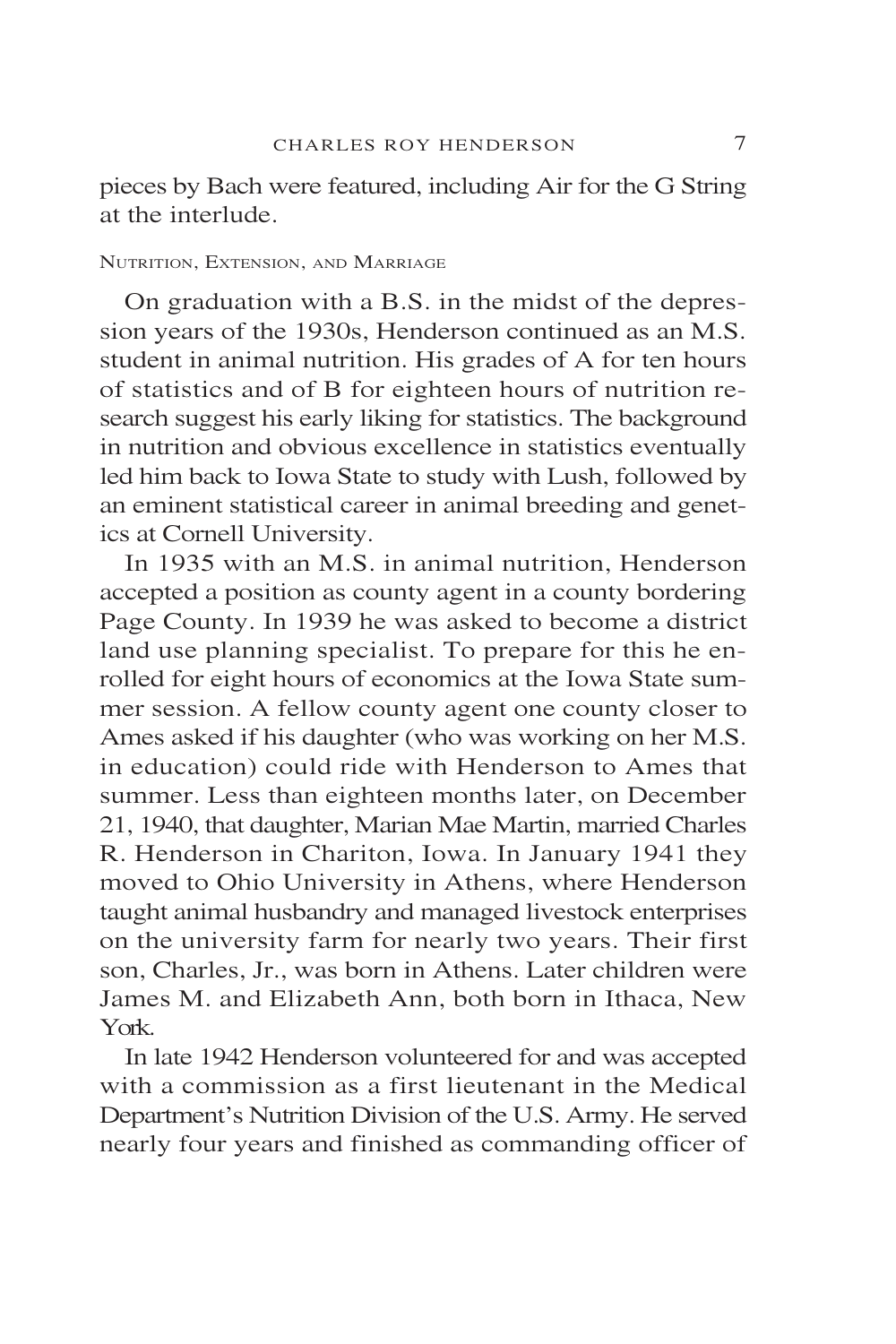the Army Medical Nutrition Laboratory in Chicago with the rank of major. He thought of his army experience as being particularly fortunate because nearly all of it involved research in nutrition and statistics. He was responsible for all aspects of data recording and statistical analyses. His enjoyment of that experience must have contributed to his decision to return to Iowa State as a Ph.D. student in animal breeding with Jay Lush. He had a joint major in animal breeding and genetics and a minor in statistics. His minor was much more than the usual one. In the two years at Iowa State his program included 18 hours in statistics, all with grades of A. This was begun at age thirtyfive with a family, including his son Charles, Jr.

#### ACADEMIC HEROES

The person most influencing his professional career was undoubtedly Jay Lush, a true hero in Henderson's eyes. Although Lush accepted him for graduate work and signed course registration material for the first year, the official chair of his graduate committee was Lanoy N. Hazel, who joined the Iowa State faculty soon after Henderson arrived. Alexander Mood, representing statistics, was an original member of Henderson's graduate committee. When Mood left Iowa State, Oscar Kempthorne was his replacement. The other important committee member was John Gowen for genetics.

Other than Lush, Henderson's most significant role model was Sewall Wright, whose work with path coefficients influenced Lush's teaching of animal breeding. Despite the great regard of Henderson for Lush and Wright, Henderson took a completely different approach to the teaching of correlation and causation—the approach of mixed linear models, which was infinitely more understandable (at least to his students) than path coefficients. In addition to the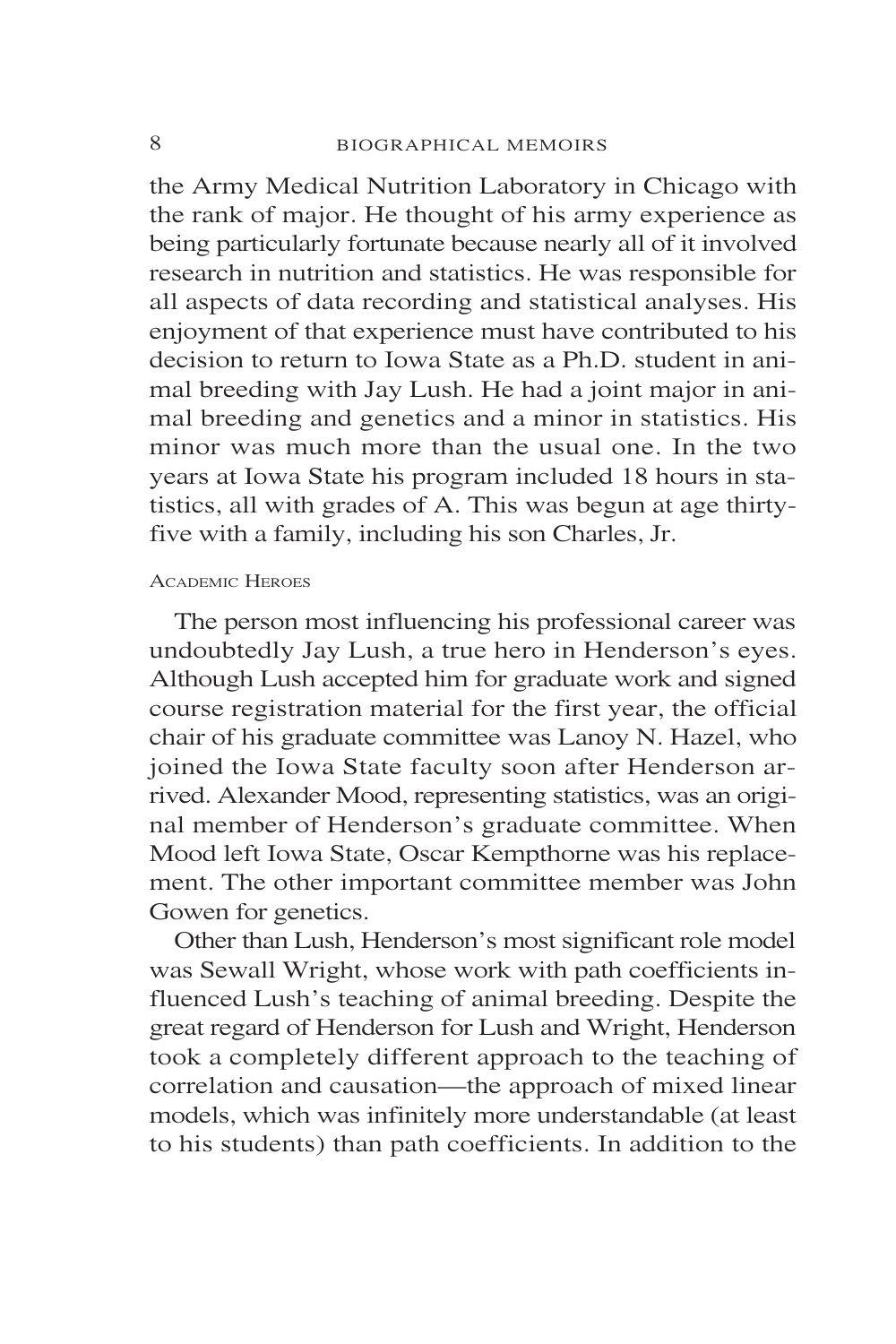basic foundation Lush and Wright had built for animal breeding and genetics, another basis for Henderson's admiration of Lush and Wright was that both continued their work long after formal retirement, Wright into his nineties and Lush into his eighties. Henderson was determined to follow that model, which he did until the week he died, two weeks before his seventy-eighth birthday shortly after preparing slides for a scientific meeting to be held a week later. A colleague presented his paper, using notes prepared by Henderson. He died after a brief illness on March 14, 1989, in Urbana, where for several years he had held a full time, half-year visiting professor appointment at the University of Illinois. He had been elected to the National Academy of Sciences in 1985 at age seventy-four (Lush had been elected at age seventy-one in 1967) as one of only a few animal scientists to receive that honor.

### PROFESSIONAL HISTORY

### THE MIXED LINEAR MODEL PROBLEM

Careers in science usually do not begin at age thirtyseven and continue for more than forty years, as did Henderson's. After four years in the Medical Division of the U.S. Army, Henderson returned to Iowa State to work with Lush and Hazel for a Ph.D. Within two years he had accepted a position as associate professor at Cornell University with a thesis to be completed that fall while at Cornell. At that time animal breeders relied on the techniques of Wright and Lush based on path coefficient methods which led to a later formalization called selection index. This method is used to predict unobservable breeding values assumed to be jointly distributed with observations that have been adjusted for all fixed environmental influences. Animal breeders also utilized least squares proce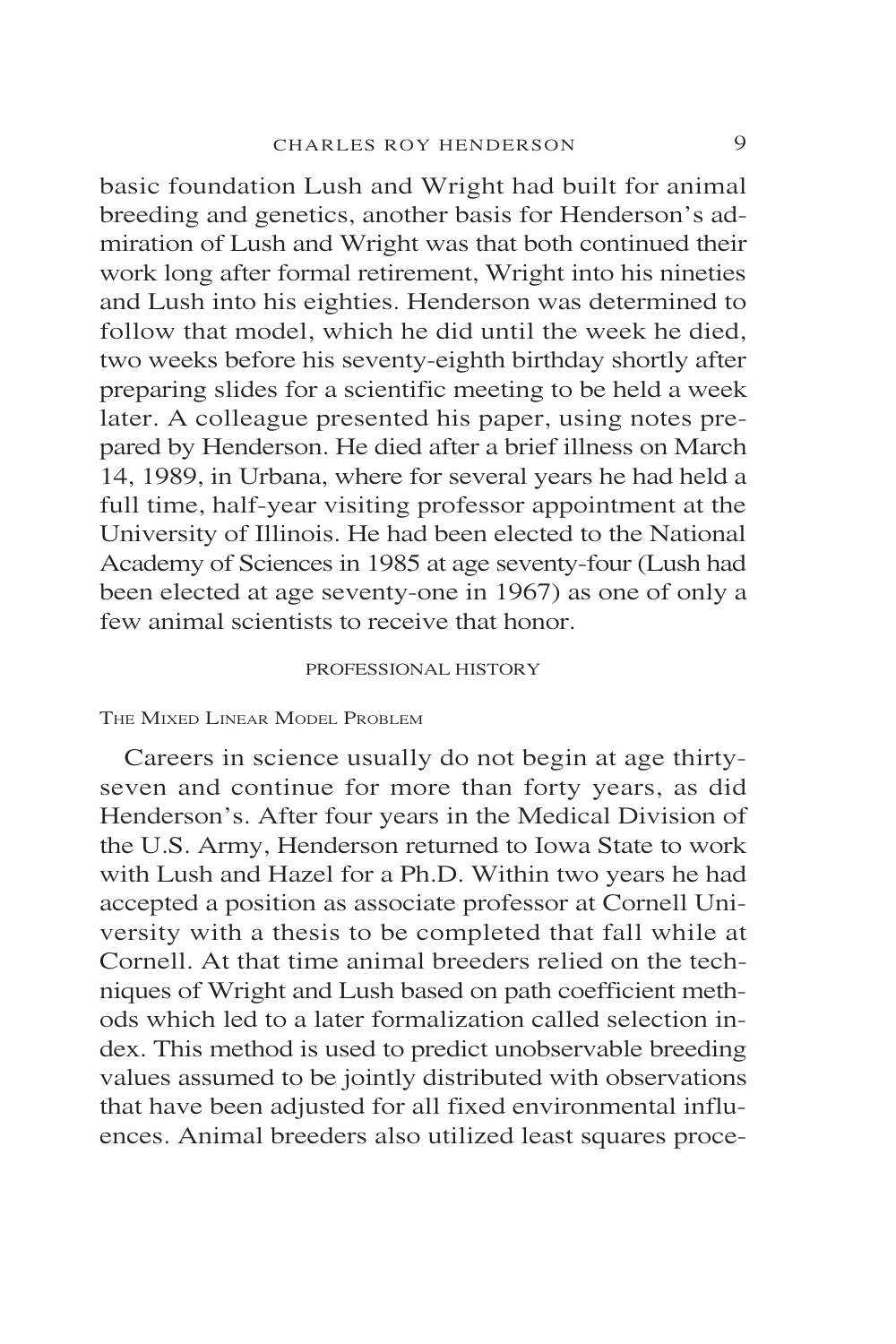dures based on work of Fisher and Yates in England to estimate the adjustment factors from what is now called "messy" data, using fixed effects linear models. The adjective "messy" refers to unbalanced data with many, if not most, subclasses having no observations. The selection index approach also requires estimates of components of variance for the random effects influencing the records, such as uncorrelated environmental effects and the nonobservable breeding values. And here was the problem of how to estimate these variance components from messy data. Prior to 1946, methods to do this had not been developed except for nested (not cross-classified) designs. These were problems that Henderson solved. Henderson almost single-handedly merged the selection index methods of Wright and Lush with the fixed linear model approach of Fisher and Yates into a single method to solve the mixed (fixed and random effects) linear model problem. The solution was what animal breeders and others now call Henderson's mixed model equations. Henderson credited the development of these equations to a homework question in a mathematical statistics course taught by Alexander Mood, a member of his graduate committee. That historic question (Mood, p. 164) is as follows:

Suppose intelligence quotients for students in a particular age group are normally distributed about a mean of 100 with standard deviation 15. The I.Q., say  $x_1$ , of a particular student is to be estimated by a test on which he scores 130. It is further given that test scores are normally distributed about the true I.Q. as a mean with standard deviation 5. What is the maximum-likelihood estimate of the student's I.Q.? (The answer is not 130).

### PH.D. THESIS

The Wright-Lush and Fisher-Yates approaches were the starting points for Henderson as he began his thesis re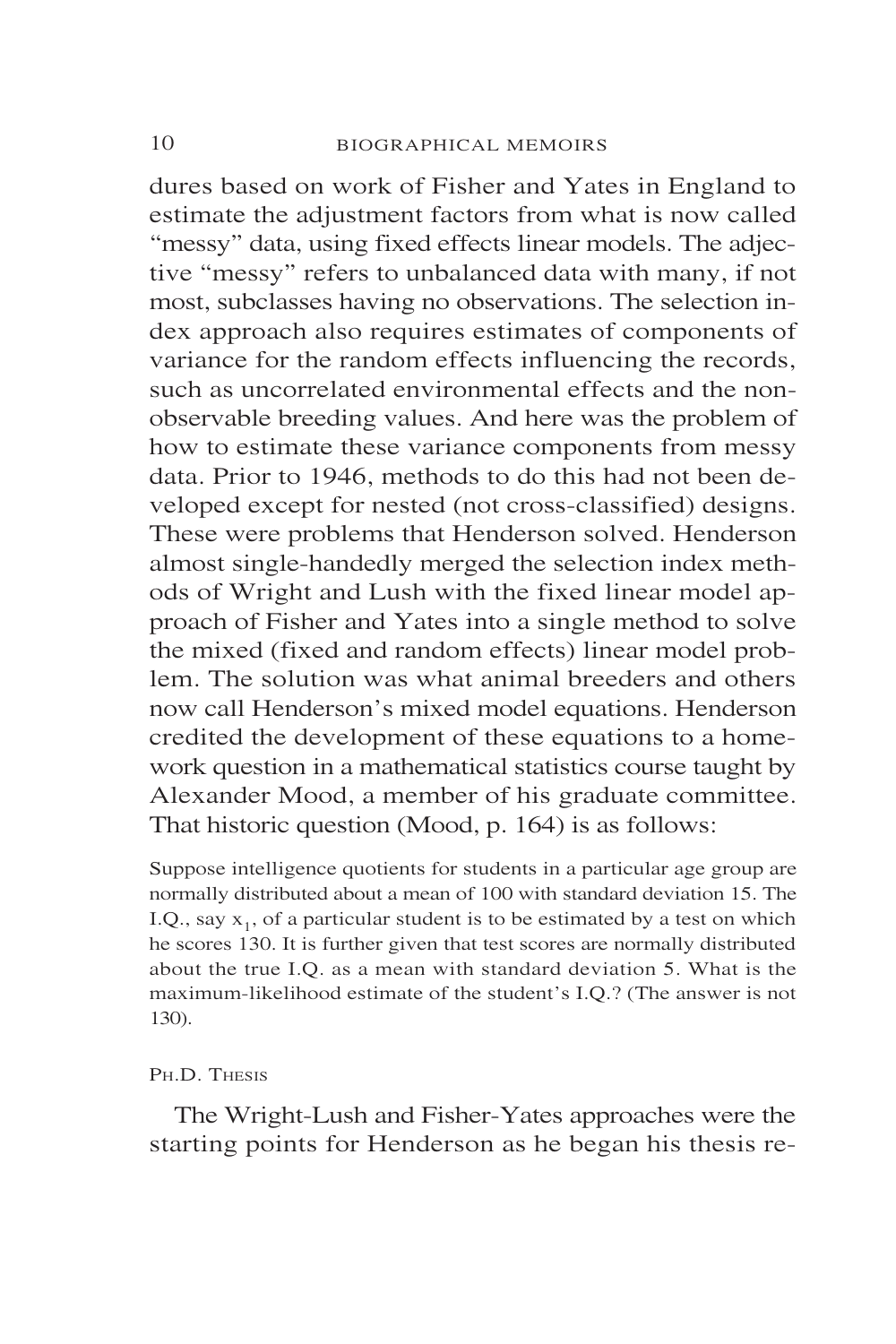search. His thesis topic was on estimation of variances due to general, specific, and maternal combining abilities from single crosses among inbred lines of swine. The model for such data would require a linear model with many fixed environmental and many random genetic factors with many missing subclasses. No methods existed to estimate variance components from such data. The challenge of his thesis data led Henderson to develop two methods to estimate variance components, later known as Henderson's Methods 1 and 3. Method 3 was particularly powerful as it allowed unbiased estimation of variance components in the presence of confounding with fixed environmental factors. Method 2 was developed somewhat later and was widely used by animal breeders for many years as it was computationally much less demanding than Method 3. In 1951 he presented these methods at a conference in North Carolina where he met Fisher, who encouraged him to publish the methods. The full paper was published in *Biometrics* in 1953 and quickly became the standard reference for estimation of variance components. The paper was later selected by the Institute for Scientific Information as a most frequently cited scientific publication—"a citation classic." This work led to his being named a fellow of the American Statistical Association.

As part of his Ph.D. thesis research, Henderson invented a method to minimize the bias caused by interaction effects in estimates of fixed model effects in missing subclass cases. Many techniques for linear models were presented in detail in the appendix of his thesis. These techniques were incorporated into the most widely used statistical package of the 1960s, a package written by Walter Harvey, still used around the world by animal breeders. The thesis was also used for many years by animal breed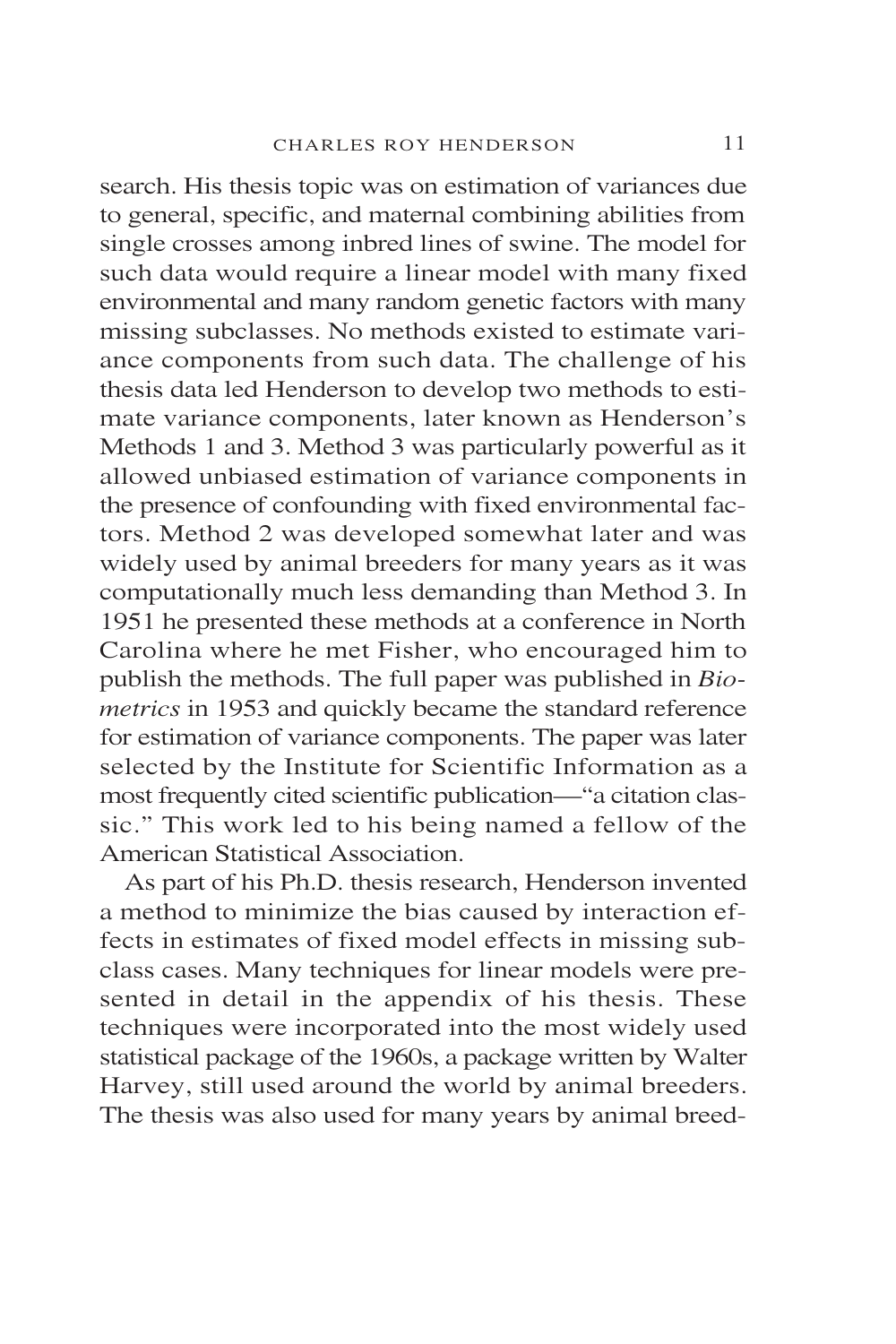ers as a reference, especially the large number of students and visitors who studied with Lush and Hazel at Iowa State.

For his thesis Henderson also developed an ingenious method to evaluate merits of random inbred lines from large sets of data with many missing subclasses. He estimated breeding values by least squares as if they were fixed effects and then used those estimates as random data with selection index methods. This method was known as regressed least squares. He never, however, published his thesis material, even though it was used by many researchers. He had no joint papers with thesis advisors Lush and Hazel. The only published connection with his thesis is an abstract at the 1949 annual meeting of the American Society of Animal Science with the same title as his thesis.

### COMBINING LEAST SQUARES AND SELECTION INDEX

What seems to have happened is that soon after his arrival at Cornell he discovered the solution to the problem of mixed linear models that completed the combining of least squares procedures with selection index. An abstract for the 1949 annual meeting of the American Dairy Science Association indicates the birth of Henderson's mixed model equations. Rather than publish outdated although original contributions, he had simply moved on to a more correct approach. Although he was quite confident of his invention, proofs of the optimal properties would not be obtained until more than ten years later.

A colleague Henderson met as a Senior Fulbright Research Fellow to New Zealand in 1955 was Shayle R. Searle, who worked as a statistician for the New Zealand Dairy Board. Searle introduced Henderson to matrix algebra. Searle later obtained his Ph.D. with Henderson. After returning to New Zealand for two years, Searle accepted a position in biometry at Cornell and became again a col-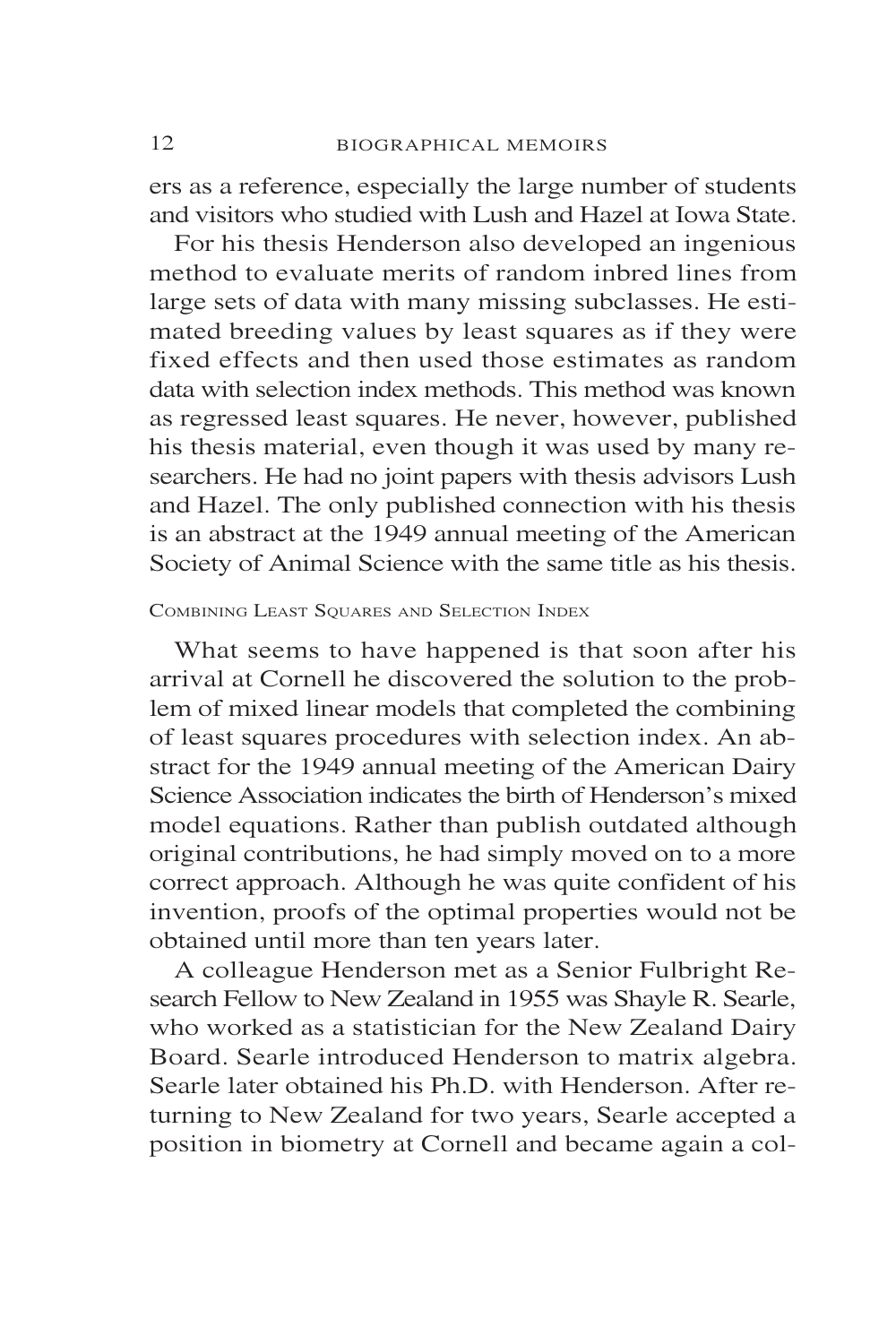league of Henderson. Searle helped considerably as a student and as a colleague with the matrix proofs of the desirable properties of Henderson's mixed model equations, which, parenthetically, were for years incorrectly called maximum likelihood equations.

Matrix algebra can be used to describe the power of Henderson's mixed model equations, which have been and will be used extensively by animal breeders and are now and will continue in the future to be the basis for linear mixed model analyses. Let y be a vector of observations of order n. The general linear model for the observations can be written as:

$$
y = X\beta + \epsilon
$$

where

 $β$  is a vector of fixed effects,

X is the matrix that associates the fixed effects with the observations in y, and

∈ is a vector of random effects.

The mean vector of y is  $E[y] = X\beta$  and the variance of the observation vector, y, is  $V(y) = V(\epsilon) = V$  of order  $n \times n$ .

With correlations among elements of  $\epsilon$  the structure of V is not the identity matrix. The generalized least squares solution for  $\beta$  has been known for sixty years to be obtained from the generalized least squares equations:

$$
(X'V^{-1}X)\hat{\beta} = X'V^{-1}y.
$$

The problem is that  $V^{-1}$  must be calculated. Computational time to obtain inverses of matrices such as  $V^{-1}$  is proportional to n3. Thus, even with faster and faster computers (in 1948 few of any power were available) when, depending on the decade, the number of observations reached a few hundred, then thousands, later tens of thou-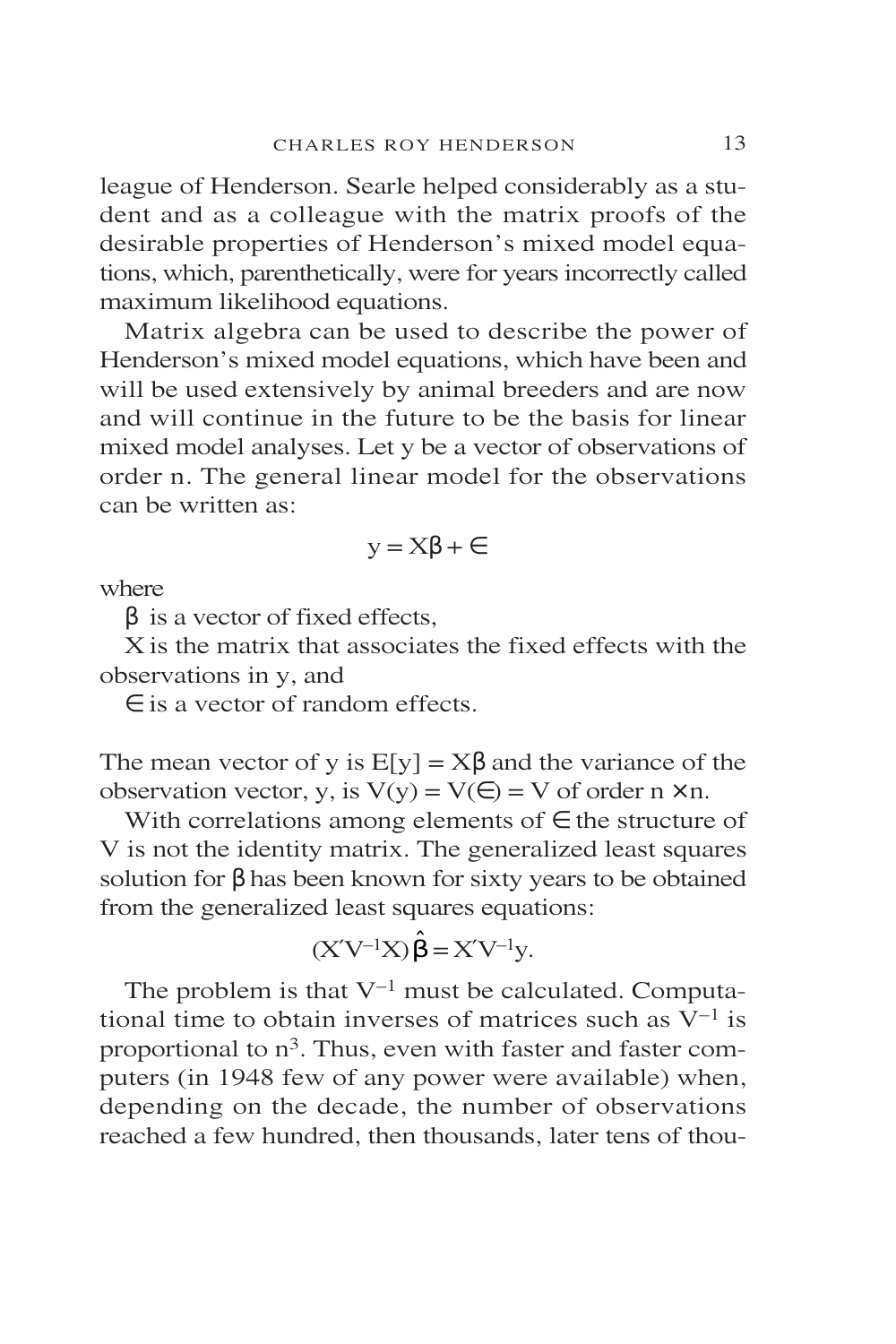sands, and still later a few million, obtaining the inverse was impossible. If  $X'V^{-1}X$  could be calculated, iterative methods can be used to obtain solutions to the equations but obtaining  $V^{-1}$  for all except trivial problems may still be impossible. The generalized least squares equations do define solutions for the fixed effects, β. Such solutions denoted as  $\hat{\beta}$  yield  $X\hat{\beta}$ , which are best linear unbiased estimators (BLUE) of Xβ. But, what animal breeders and other people needed were predictors of random effects such as breeding values. These are included in  $\epsilon$  as in the mixed linear model:

$$
\in = Zu + e
$$

where

- u is the vector of random effects to be predicted (e.g., breeding values),
- Z is the matrix associating effects in u with y, and
- e is a vector of random effects uncorrelated with u.

Predictors of elements of u which have the properties of BLUP, best linear unbiased predictors, can be obtained as E[u|y] with the restriction that  $E[\hat{u}] = E[u]$ . One way to obtain û is

$$
\hat{u} = GZ'V^{-1}(y - X\,\hat{\beta})
$$

where  $GZ' = cov(u,y')$ . The corresponding selection index predictor (also called best linear predictor) is:

$$
u = GZ'V^{-1}y - X\beta)
$$

where β, the vector of fixed effects, is assumed known exactly instead of using  $\hat{\beta}$  the BLUE of  $\beta$ . To adjust for fixed effects to obtain BLUP, not only must V<sup>-1</sup> be calculated,  $\hat{\beta}$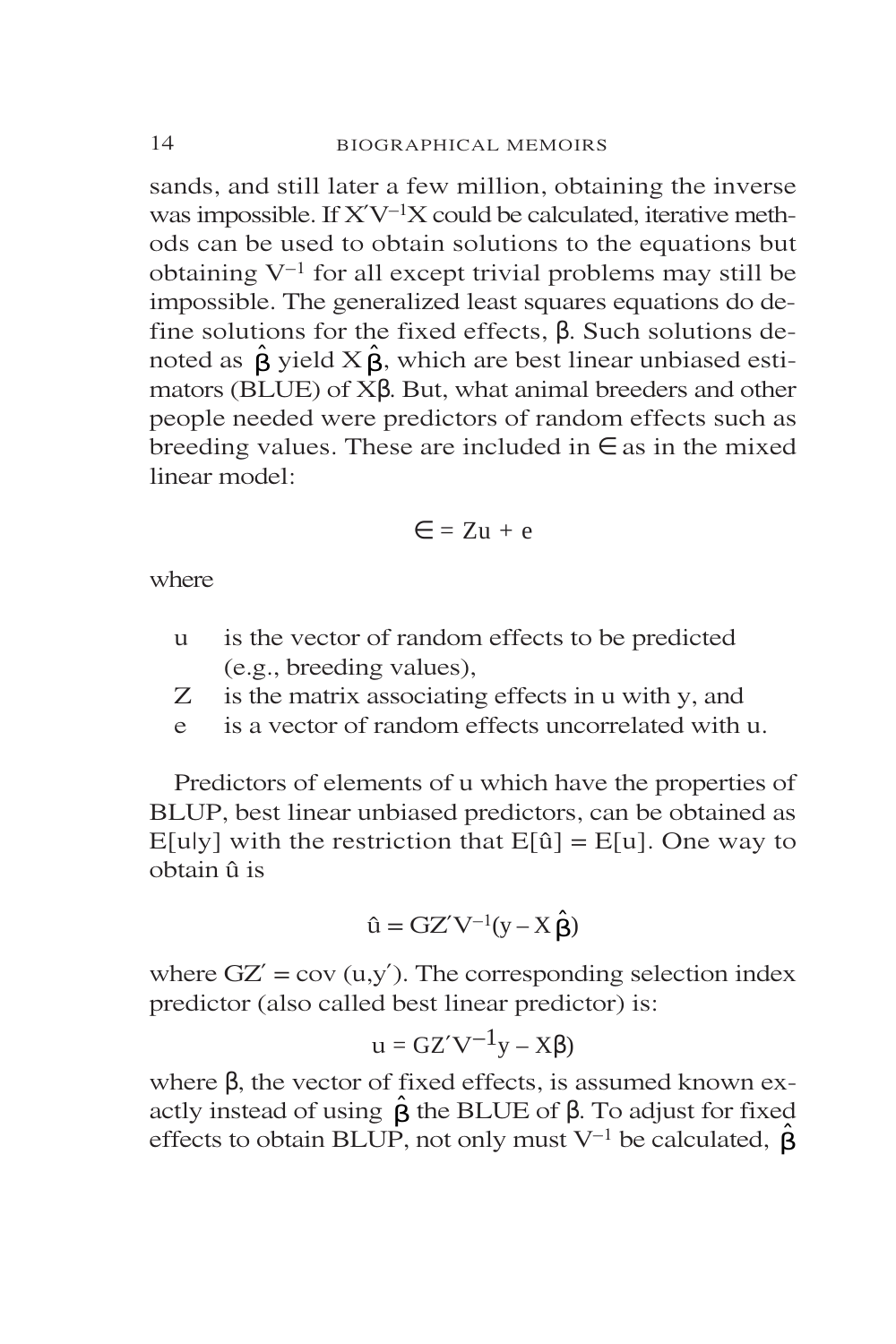must be obtained from solving the generalized least squares equations.

### THE MIXED MODEL EQUATIONS

This then is the problem Henderson saw and solved. How could  $\hat{\beta}$  and û be obtained without inverting V? His solution, and also the approach of Wright and Lush later formalized by Hazel and Fairfield-Smith as selection index, require knowledge of variance components making up V. That was the stimulus for his development of methods to estimate variance components for which he first became well known, not only in the field of animal breeding and genetics but also in the field of statistics. His goal in developing methods to estimate variance components (he developed various procedures during the next thirty-six years) was not a mathematical-statistical exercise. His reason was to obtain the best possible predictions of breeding values to use for optimizing selection of breeding animals.

In passing, it can be noted that a 1979 conference honored Henderson for his contributions to the estimation of variance components and to the application of those techniques. All the conference papers (by leading researchers) were published, including Henderson's closing paper entitled "Using Estimates of Variances in Predictions of Breeding Values Under a Selection Model." More on that later.

Even with the assumption that good estimates of variance components represented in V are available, the problem was how to obtain  $V^{-1}$ . Henderson's solution was intuitive and did not involve calculation of  $V^{-1}$ . He very likely did try to find efficient ways to do that, but he was unsuccessful. What he did do was this. If elements of u are assumed to be fixed effects, then for the linear model

$$
y = X\beta + Zu + e
$$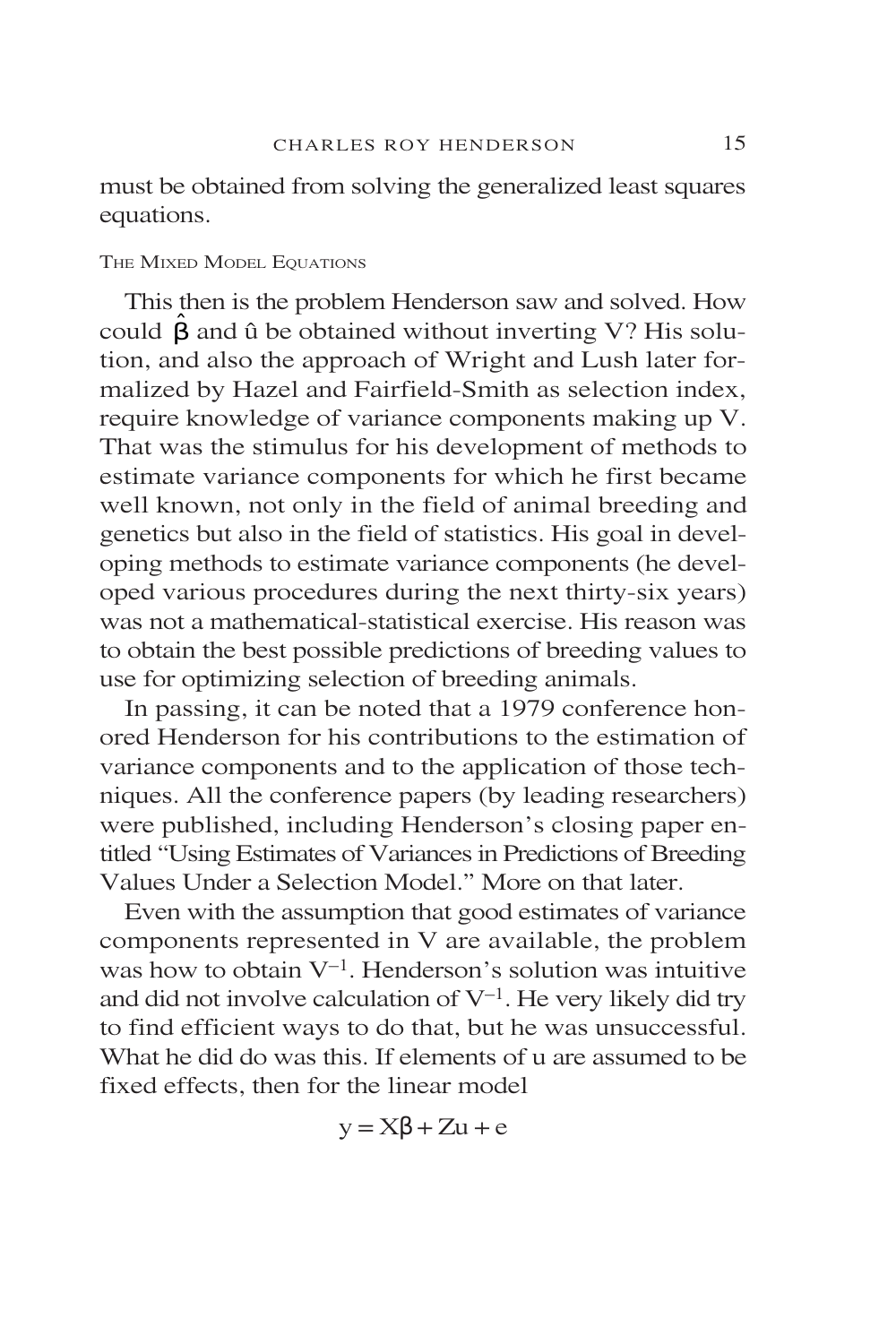the weighted least squares equations to solve when assuming both β and u are fixed are:

$$
\begin{bmatrix} X'R^{-1}X & X'R^{-1}Z \\ Z'R^{-1}X & Z'R^{-1}Z \end{bmatrix} \begin{bmatrix} \hat{\beta} \\ \hat{u} \end{bmatrix} = \begin{bmatrix} XR^{-1}y \\ Z'R^{-1}y \end{bmatrix}
$$

where  $R = V(e)$ , which usually has a simple structure: diagonal and homogeneous for single traits or block diagonal for multiple-traits, so that  $R^{-1}$  is easily obtained. Henderson's first formulation involved single trait equations multiplied through by  $\sigma^2$ , the homogeneous variance of  $R = I\sigma^2$ . In that case, the equations are what are called ordinary least squares equations

$$
\begin{bmatrix} X'X & X'Z \\ Z'X & Z'Z \end{bmatrix} \begin{bmatrix} \hat{\beta} \\ \hat{\mathbf{u}} \end{bmatrix} = \begin{bmatrix} X'y \\ Z'y \end{bmatrix}
$$

In the general formulation, what he did was add  $G^{-1}$  where  $G = V(u)$  to the  $Z'R^{-1}Z$  block of the least squares equations:

$$
\begin{bmatrix} X'R^{-1}X & X'R^{-1}Z \\ Z'R^{-1}X & Z'R^{-1}Z + G^{-1} \end{bmatrix} \begin{bmatrix} \hat{\beta} \\ \hat{u} \end{bmatrix} = \begin{bmatrix} X'R^{-1}y \\ Z'R^{-1}y \end{bmatrix}
$$

What he thought and what he proved several years later was that the solutions to these "modified" least squares equations were, in fact, BLUE for ß and BLUP for u (i.e., were identical to  $\hat{\beta}$  and û presented earlier). Because R<sup>-1</sup> is usually easily obtained and in many cases the structure of G is such that  $G^{-1}$  is also easily obtained, then simple iteration can be used to obtain  $\hat{\beta}$  and û from the mixed model equations, known to most animal breeders and statisticians as "Henderson's mixed model equations." The importance of this discovery cannot be overemphasized. These equa-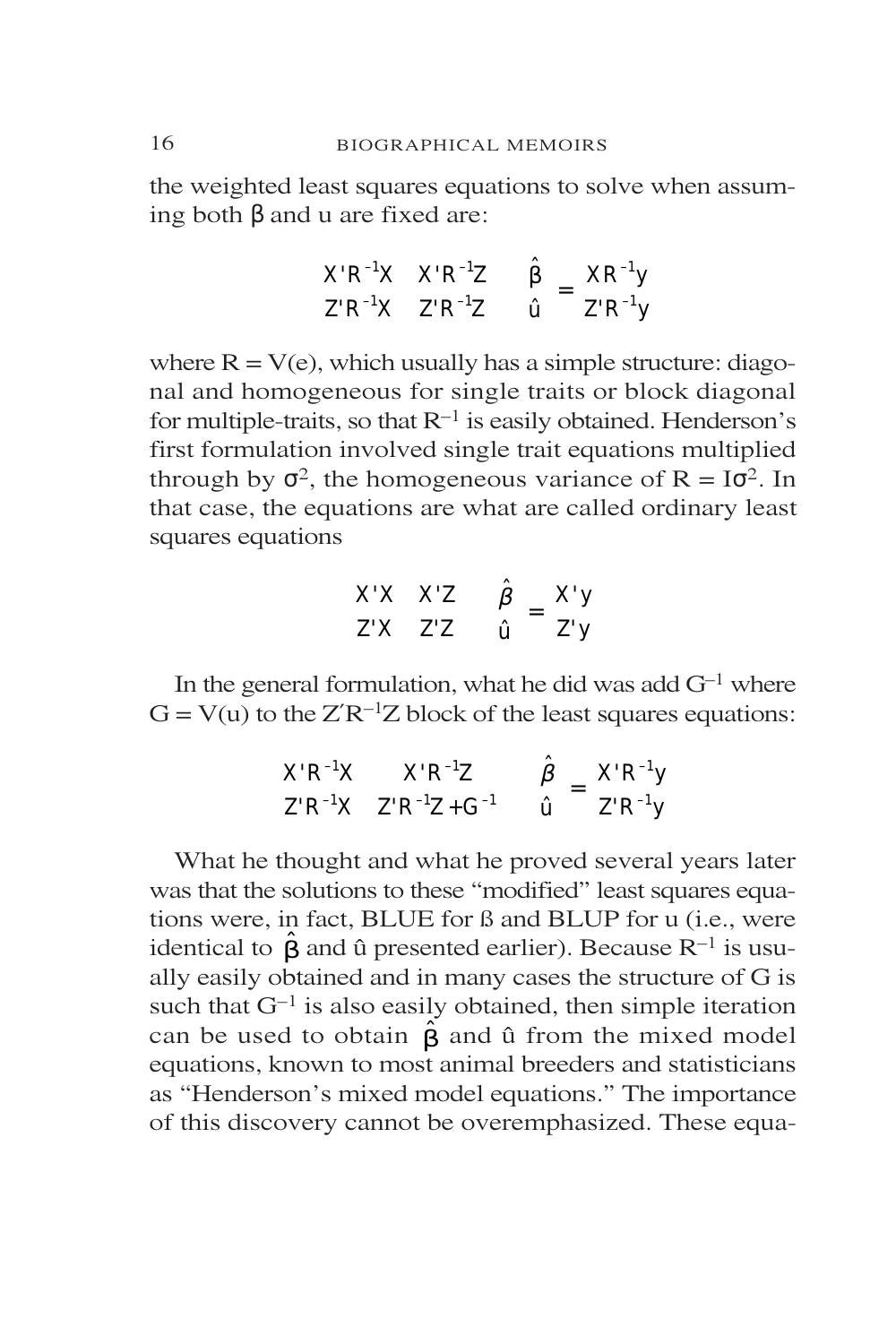tions are easily constructed and relatively easily solved even for millions of equations such as is now the case for genetic evaluations in many countries for most classes of livestock. These equations are the foundation for nearly all applications of analyses for mixed linear models. In fact, they are also the basis for rather sophisticated methods of variance component estimation using principles of maximum likelihood and restricted (residual) maximum likelihood. It seems likely that these equations will be used for decades if not longer for analyses of mixed linear models (and, in fact, in further modified form also for nonlinear or generalized linear models).

The proofs that solutions from mixed model equations are the BLUE of β and BLUP of u are in papers in 1959 and 1963. The proofs are based on an identity for  $V^{-1}$  with  $V = ZGZ' + R$  due to Henderson's colleague-student-colleague, Shayle R. Searle.

Improved methods of estimating variance components have been developed, many with the stimulus and prodding of Henderson. No doubt Methods 1, 2, and 3 for estimation of variance components would have been developed without Henderson, only later, but it seems unlikely that anyone would have discovered "Henderson's" mixed model equations.

### INVERTING A SPECIAL MATRIX

What Henderson considered his second most important discovery was a way to obtain  $G^{-1}$  for a special case important to geneticists. Related animals have genetic material in common. Wright worked out a measure of this genetic relationship between pairs of animals called the numerator relationship. A numerator relationship matrix contains the relationships among any number of animals. Having a fraction of genes in common is like a fractional replication of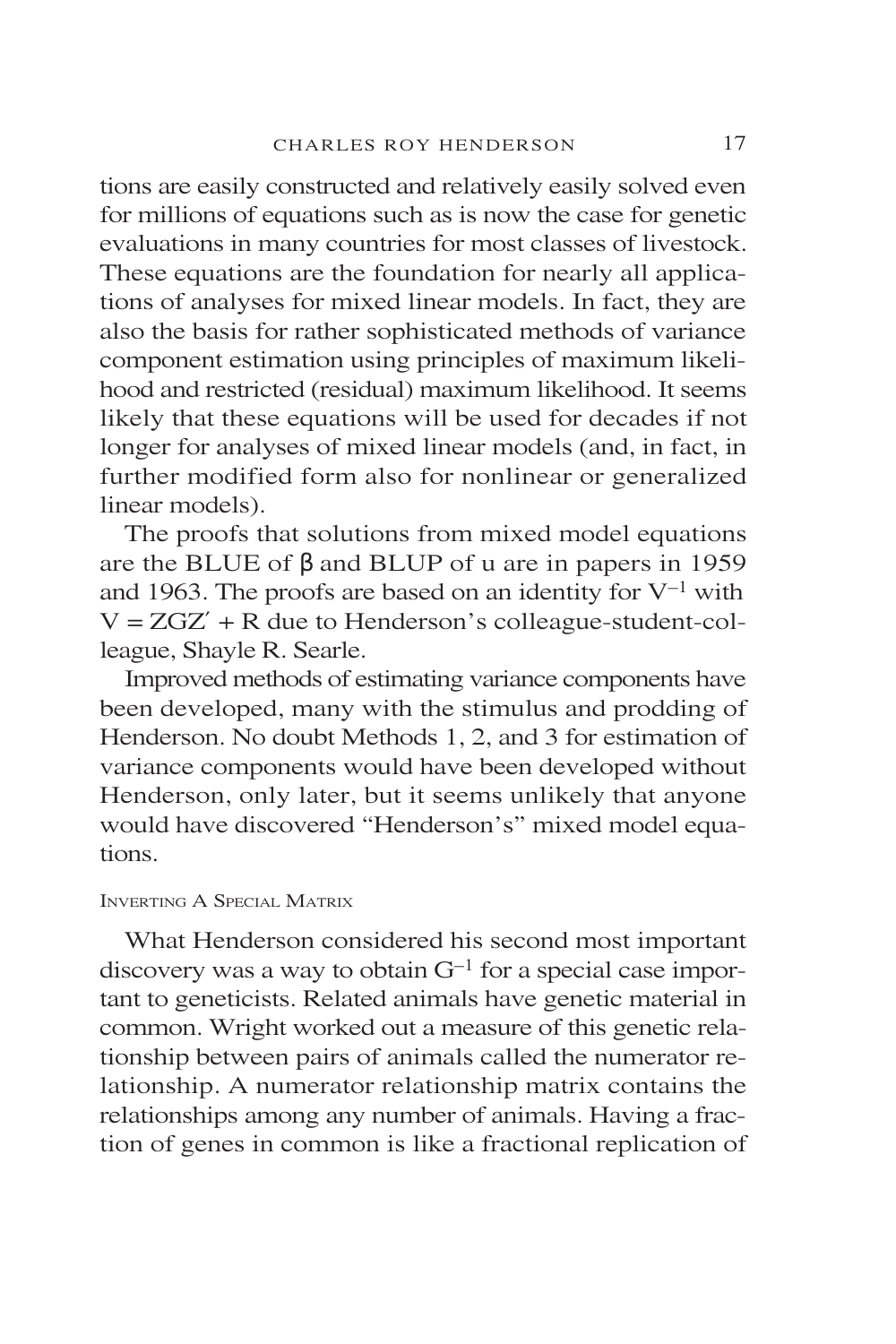genetic effects for related animals. In fact, for a simple model  $G = A\sigma^2$  where A is the numerator relationship matrix and  $\sigma^2$  is the genetic variance (variance of breeding values). Animal and plant breeders typically want to make use of this partial genetic replication through  $A\sigma^2$  to obtain more accurate predictions of breeding values or to predict breeding values for animals without records. In animal models typically used in animal breeding the number of animals may range from thousands to millions. However, to apply Henderson's mixed model equations  $G^{-1}$  rather than G is needed. Thus, for  $G = A\sigma_g^2$  what is needed is  $A^{-1}$  ( $G^{-1}$  =  $A^{-1}\sigma_g^2$ . Again the n<sup>3</sup> problem, even if A can be calculated by known n<sup>2</sup> rules. This discovery took longer. Henderson's first attempts were in New Zealand during his Fulbright leave with Searle in 1955. Not until 1975 did he publish a simple set of rules to obtain elements of  $A^{-1}$  without having to calculate A. All that is needed is a list of animals with each animal's sire and dam. These calculations take time in order of  $n^2$  (and much less in the absence of inbreeding) and enable calculation of  $A^{-1}$  for applications such as the 13 million animals involved in genetic evaluations of the Holstein breed in the United States. What this discovery allows is use of information on all relatives of an animal (all partial replications of genetic effects) rather than only records of selected close relatives as with selection index procedures. An added advantage is that use of A through A–1 automatically corrects evaluations for one parent for the genetic merit of the other parent (the mate). This way of obtaining  $A^{-1}$  also results in sparseness of the mixed model equations which facilitates solution by iteration.

This discovery, and discovery is the correct word, was accomplished by looking at small examples with pencil and paper, an approach Henderson regularly followed. These examples would have involved inverting small matrices "by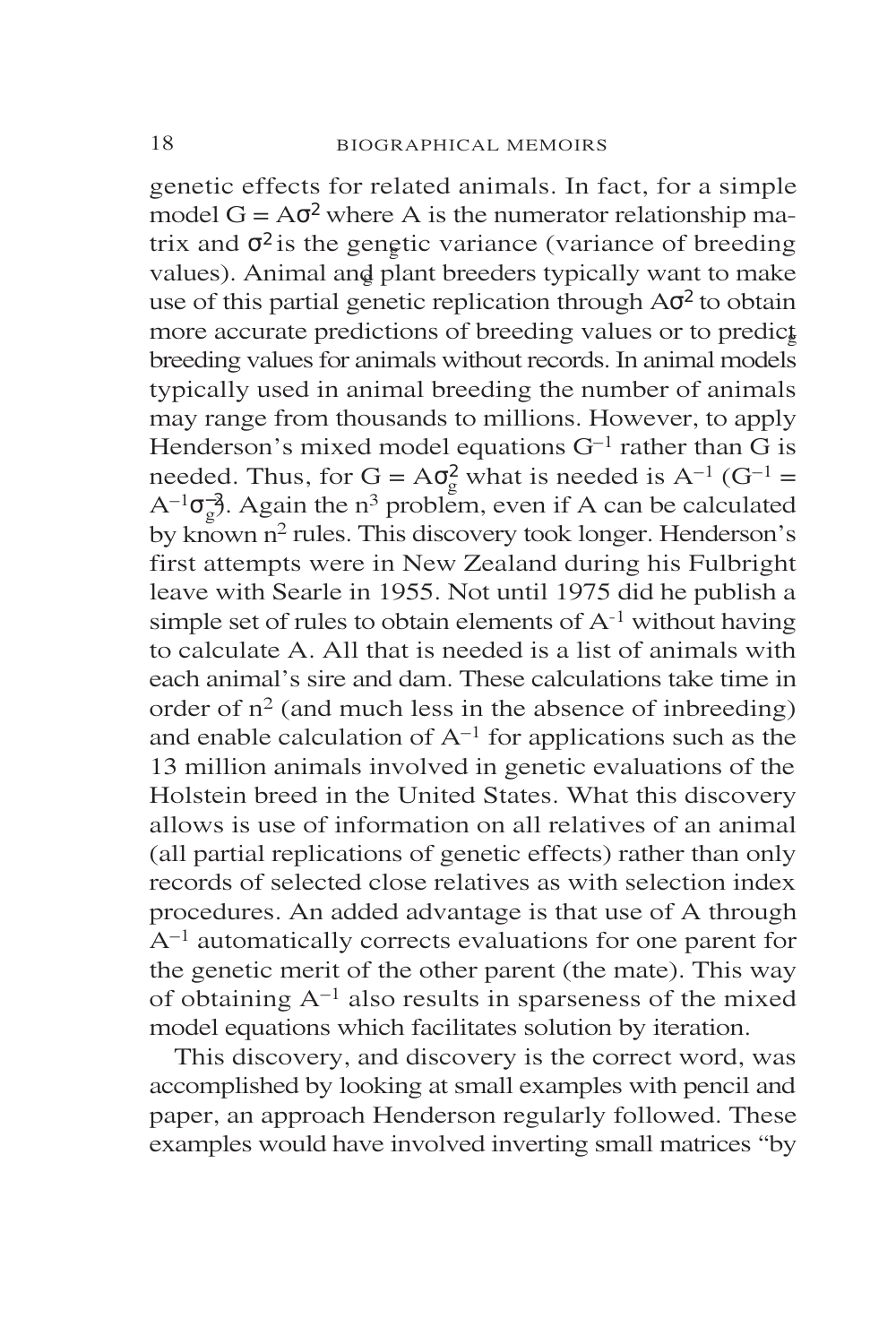hand," a procedure Henderson was exceedingly proficient at doing. He finally was able to determine the pattern as well as the numerical elements of the inverse; these elements generally involved repeating fractions such as 4/3 or –2/3. It may have been fortunate that Henderson did not have a personal computer with a matrix inverter, as the patterns with  $4/3$  and  $-2/3$  are much easier to see than 1.33333333 and – 66666667.

A potential disadvantage of this method of calculating  $A^{-1}$  is in application to the mixed model equations. The A–1 matrix computed by Henderson's rules is of the order of the number of unique animals, including sires and dams, some of which may not have records. Thus, equations need to be included for animals that do not have records. Usually least squares equations will involve only the model for the available records. What Henderson knew but did not publish until later was that the mixed model equations can be augmented to include equations for the animals without records. These equations are tied to the equations for animals with records with the  $G^{-1} = A^{-1} \sigma_g^2$  part of the mixed model equations. Solutions for animals without records are basically selection index predictions using relationships to relatives with records and their predicted breeding values. This method is particularly valuable for multiple trait models and for models with both direct and maternal effects when all animals do not have measurements for all traits or do not all become mothers of progeny with records.

The sum of the discoveries of 1) the modification of the least squares equations to form mixed model equations with solutions that have BLUE and BLUP properties, 2) the easy calculation of  $A^{-1}$ , and 3) the augmentation of the mixed model equations to include equations for animals without records (for all or some traits) has provided animal breed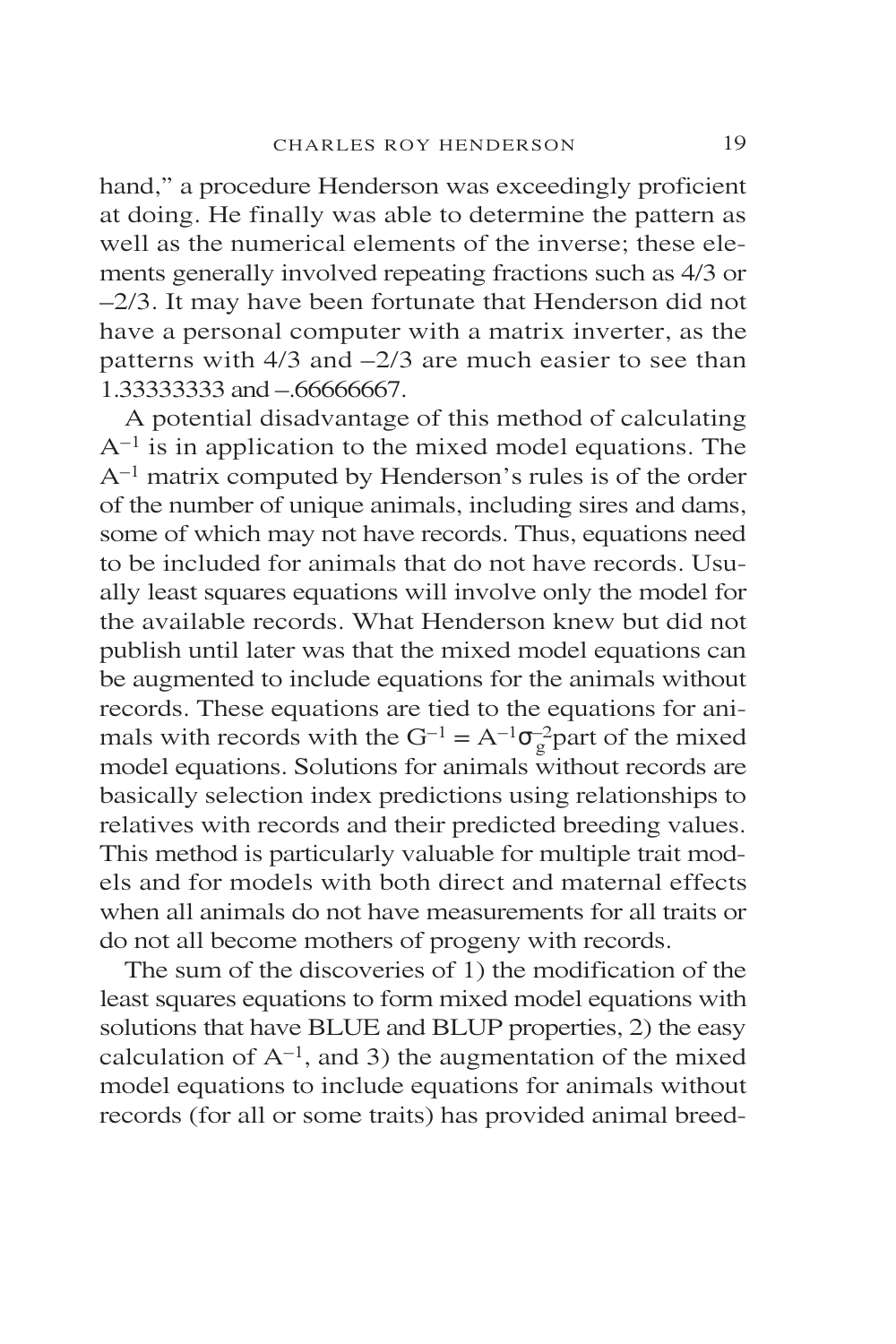ers worldwide with the best possible tools for genetic selection.

Henderson consolidated knowledge of the properties of selection index as an extension of the work of Wright and Lush. He also showed that the BLUP properties of solutions to the mixed model equations have the same properties as selection index. These properties are widely used in constructing standard errors of the predictors of breeding values and even for designing optimum selection plans.

### THE SELECTION BIAS PROBLEM

A problem with real breeding data is that selection of potential parents occurs based on their records. Selection violates the usual assumptions of random sampling needed to obtain unbiased predictors of breeding values. Henderson showed in a classic paper, which also clearly set out the properties of the mixed model equations, that under many selection methods and intensities of selection his mixed model equations provide estimators and predictors unbiased by selection if the data on which selection was based were included in the mixed model equations. Neither least squares nor selection index has this property.

Various simulation studies have shown even for other types of selection that the mixed model equations account for most if not all bias. Of particular importance is the finding that using the mixed model equations as a basis for REML estimation of genetic and environmental variance components provides estimates for the population as if selection had not occurred.

Many other examples of Henderson's contributions to the understanding of linear models, variance component estimation, and genetic evaluations could be described. However, a major contribution of a different nature should be **listed**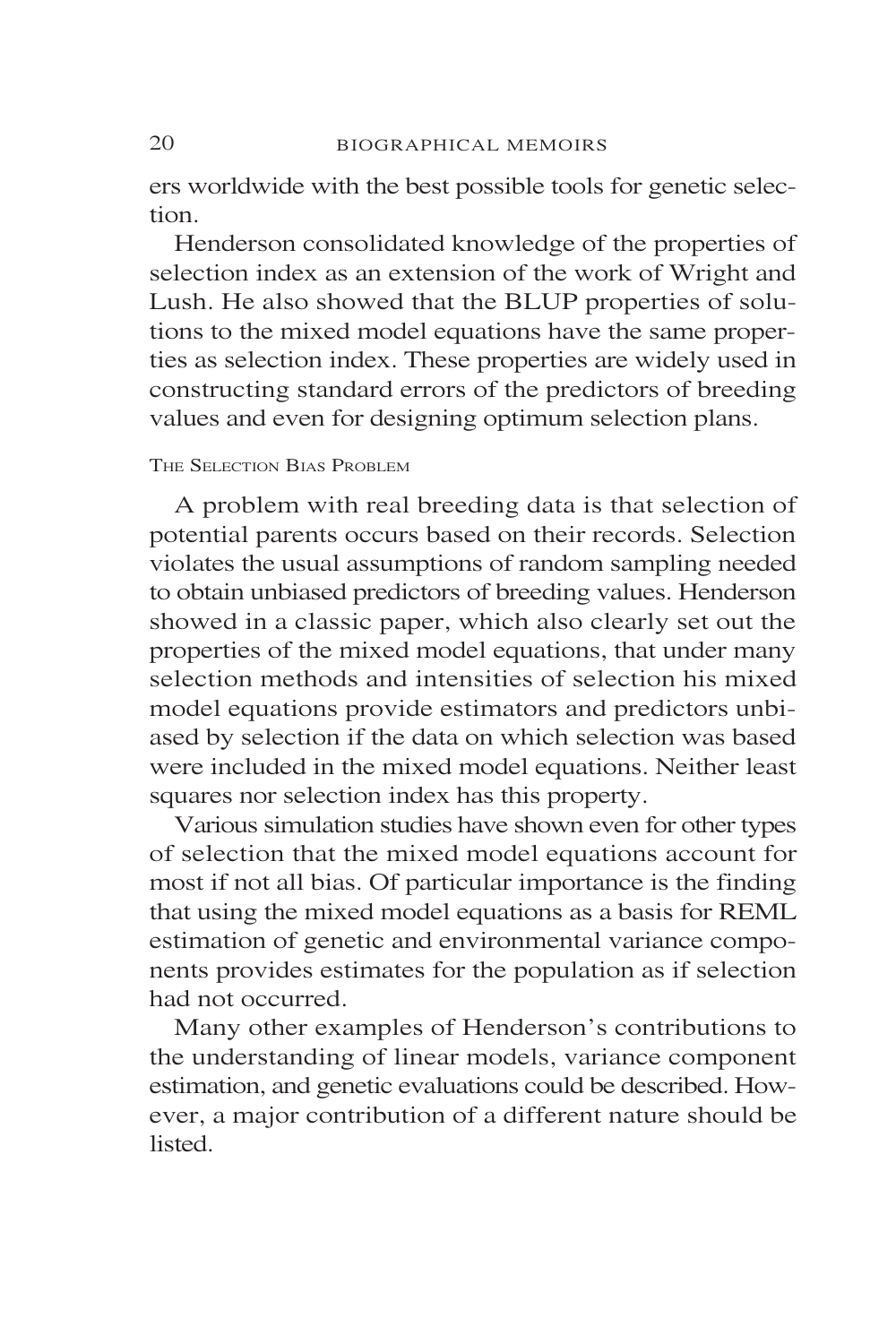#### YOUNG SIRE TESTING PROGRAMS

Artificial insemination of dairy cattle was becoming important in New York State and throughout the United States when Henderson came to Cornell in 1948. He soon found that genetic evaluations of sires used in artificial insemination based on records from the originating herds were essentially worthless. He developed methods to account for the herd of origin effects which were widely adopted. More importantly, he and colleagues at Cornell early in the 1950s persuaded the New York artificial insemination organization to begin a program of using semen of young bulls randomly in many herds to produce samples of daughters having records in several herds. The New York group, although originally widely criticized and worse, continued the program. The group of sampled bulls totaled twenty in the first year. Other artificial insemination organizations gradually began similar programs after seeing the success of the rather limited New York program. By the 1980s, more than 1,200 young bulls were being sampled annually in the United States.

The synergistic effects of young sire sampling exploited through artificial insemination, records available through cooperative recording associations, and genetic evaluations (the BLUPs) have resulted in the greatest success story in applied animal breeding. The rate of genetic progress in dairy cattle has reached levels approaching theoretical limits. Henderson can be correctly credited with being the prime force in developing two of the three necessary bases for that success: young sire sampling and best possible genetic evaluations of those sires, potential parents of new young sires, and cows to produce replacement heifers. This was his practical contribution to one major industry, the dairy cattle industry.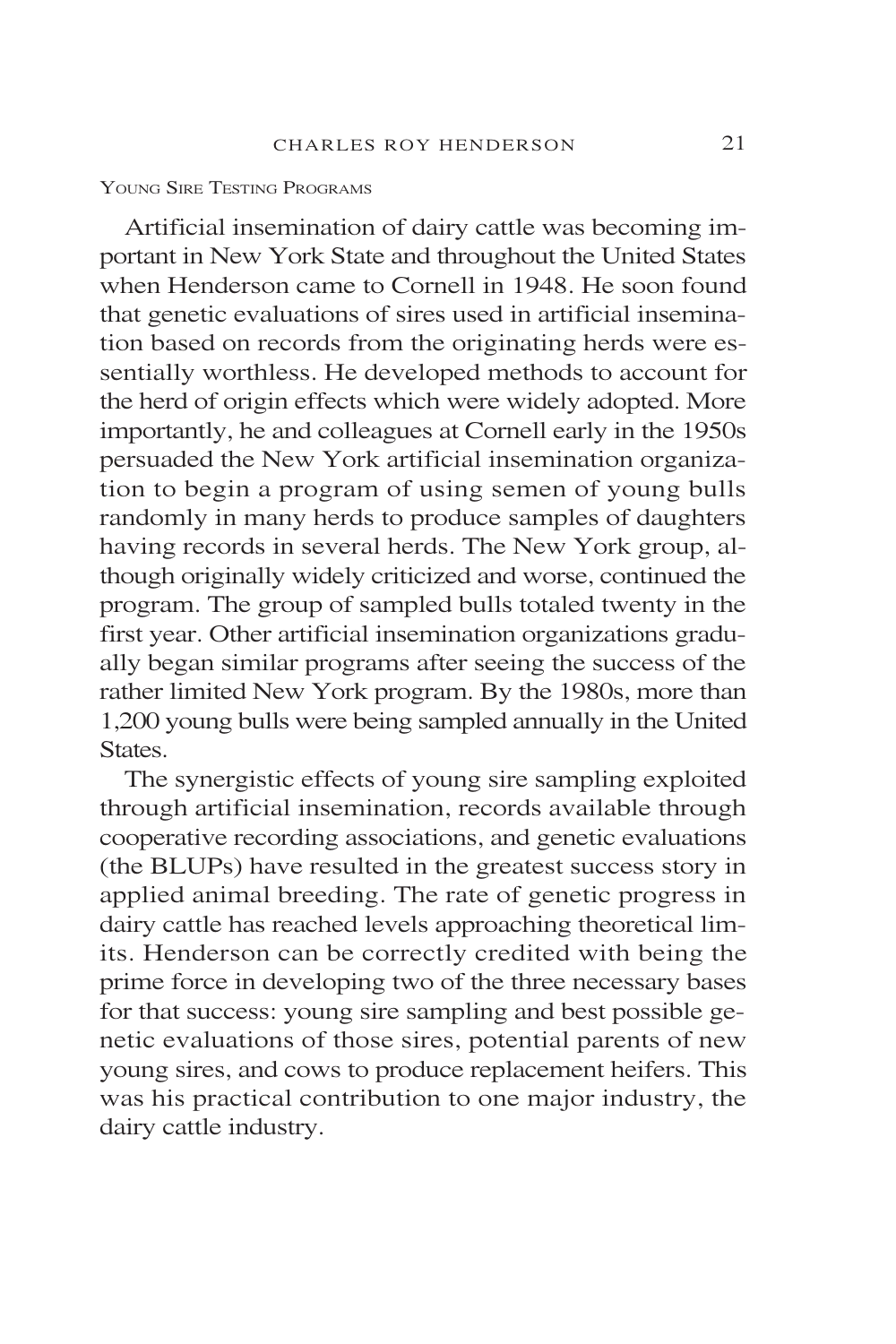Similarly, his mixed model equations with relationships of all animals included and augmented for animals without records are used nearly universally around the world and for all livestock species. A safe prediction is that no better methods will be found—perhaps better models, but not better methods. Henderson's mixed model equations have also allowed the proliferation of statistical packages that now handle messy unbalanced data with models including fixed and random effects. The generality of his discoveries and his perseverance in developing and proving the properties seems likely to result in Henderson's mixed model equations being used for many decades. New uses of the equations such as improved algorithms for estimating variance components seem to be found regularly. The contributions of an academic career that started at thirty-seven years of age and was carried forward eagerly with enthusiasm, patience, and insight for forty years will continue to be utilized and will not soon be forgotten by animal breeders and statisticians. Although his name eventually may become disconnected with the discoveries, the discoveries will continue to enrich the scientific community.

Many of his students and colleagues not only admired Henderson as a brilliant scientist but also as a person. We were certain his ideas came easily despite the evidence of twenty years to develop rules for  $A^{-1}$ . His wife, to whom he was a devoted partner, insisted to me that her husband felt his successes were not easily achieved and were due mostly to much hard work and perseverance. His work ethics contributed greatly to his success and also inspired by example his students. He listed some of these on a handwritten transparency he prepared by request at his farewell lecture at Kyoto University, where he was teaching as a Distinguished Visiting Professor in 1985: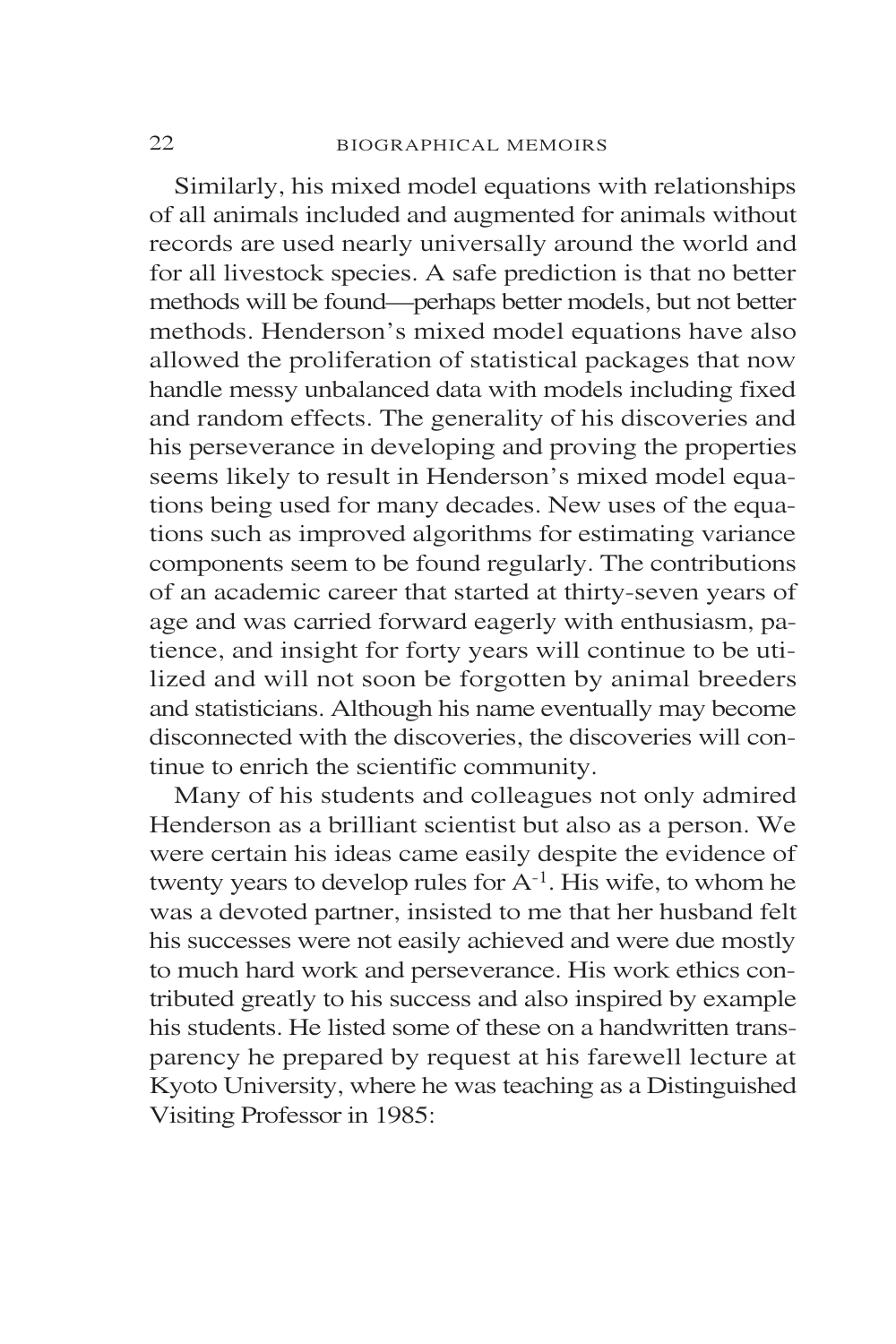Some Advice to Young Scientists:

- 1. Study methods of your predecessors.
- 2. Work hard.
- 3. Do not fear to try new ideas.
- 4. Discuss your ideas with others freely.
- 5. Be quick to admit errors. Progress comes by correcting mistakes.
- 6. Always be optimistic. Nature is benign.
- 7. Enjoy your scientific work. It can be a great joy.

C. R. Henderson Kyoto University December 16, 1985

MOST OF THE MATERIAL in this memoir was taken from papers presented at a symposium, The Legacy of C. R. Henderson, at the 1990 annual meeting of the American Dairy Science Association by five of Henderson's thirty-two Ph.D. and seventeen M.S. students and from a brief biography I prepared for the *Journal of Animal Science* (accepted, but not yet published). Much of the personal information was provided by his wife Marian or other family members and by the Department of Animal Science at Cornell University for my presentation at the 1990 symposium. Some material is the result of memories from having been one of Henderson's students and as a fellow faculty member in an adjoining office over a period of thirtyone years.

### HONORS AND DISTINCTIONS

- 1955 Senior Fulbright Research Scholar (New Zealand)
- 1964 Borden Award (highest award of American Dairy Science Association)

Animal Breeding and Genetics Award, American Society of Animal Science

- 1968 Award of Merit, Eastern Artificial Insemination Cooperative
- 1969 Fellow, American Statistical Association
- 1971 Morrison Award (highest award of American Society of Animal Science)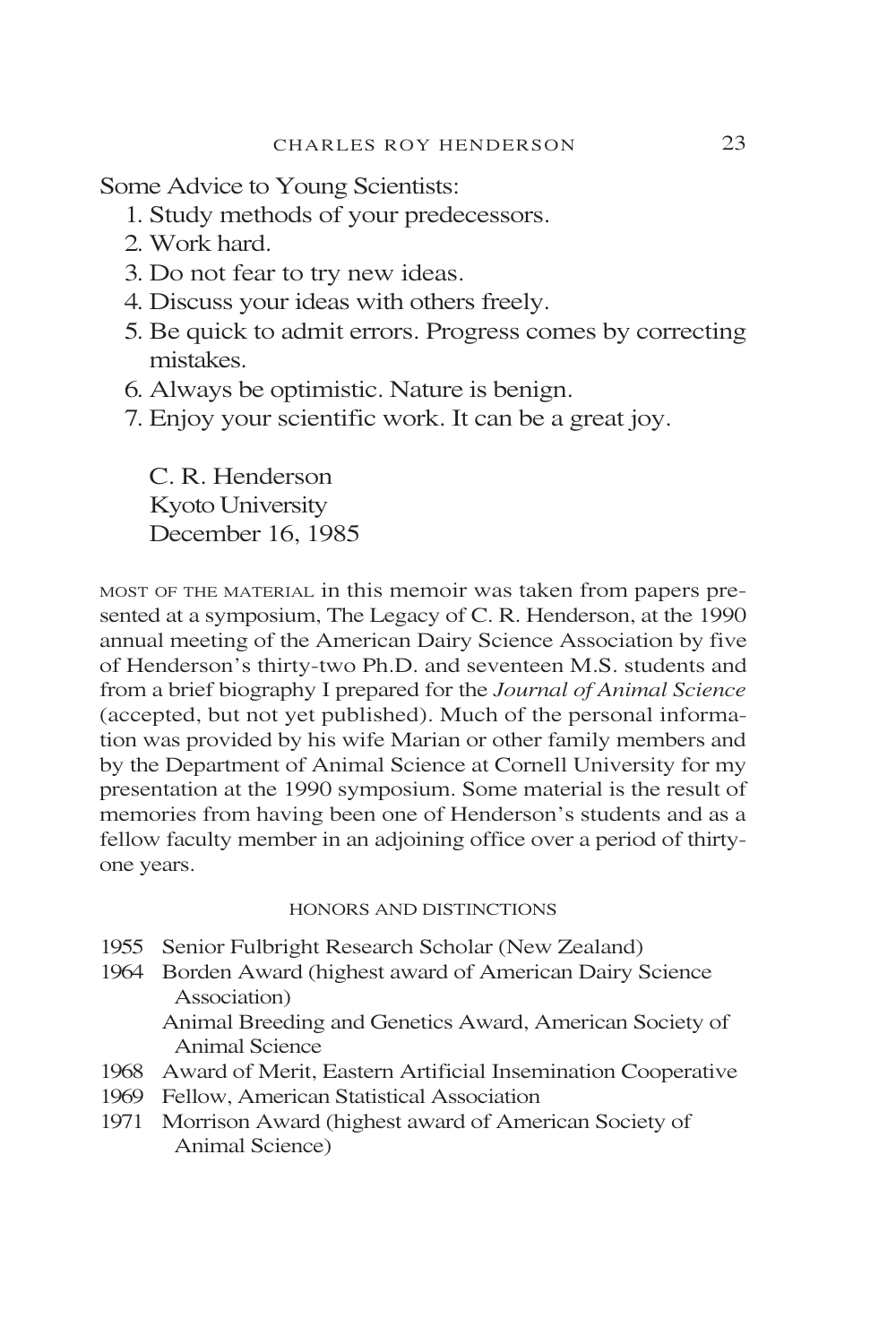| 24   | <b>BIOGRAPHICAL MEMOIRS</b>                                                                                                                                                           |
|------|---------------------------------------------------------------------------------------------------------------------------------------------------------------------------------------|
| 1977 | National Association of Animal Breeders Award, American<br>Dairy Science Association                                                                                                  |
| 1980 | Massey University Fellow (New Zealand)                                                                                                                                                |
| 1981 | Sesnon endowed professorship, University of California,<br>Davis                                                                                                                      |
|      | Fellow, American Society of Animal Science                                                                                                                                            |
|      | Hermann von Nathusius Medal, German Society of Animal<br>Production                                                                                                                   |
| 1982 | Jay L. Lush Animal Breeding and Genetics Award, American<br>Dairy Science Association                                                                                                 |
| 1984 | Henry A. Wallace Award for Service to Agriculture, Iowa<br><b>State University</b>                                                                                                    |
| 1985 | Alumni Research Award, Iowa State University                                                                                                                                          |
|      | Distinguished Visiting Professor, University of Kyoto, Japan                                                                                                                          |
|      | Member, National Academy of Science                                                                                                                                                   |
|      | <b>REFERENCES</b>                                                                                                                                                                     |
|      | Freeman, A. E. 1991. C. R. Henderson: Contributions to the dairy<br>industry. J. Dairy Sci. 74:4045-51.                                                                               |
|      | Kennedy, B. W. 1991. C. R. Henderson: The unfinished legacy. J.<br>Dairy Sci. 74:4067-81.                                                                                             |
|      | Mood, A. M. 1950. Introduction to the Theory of Statistics. New York:<br>McGraw-Hill.                                                                                                 |
|      | Schaeffer, L. R. 1991. C. R. Henderson: Contributions to predicting<br>genetic merit. J. Dairy Sci. 74:4052-66.                                                                       |
|      | Searle, S. R. 1991. C. R. Henderson, the statistician; and his contri-                                                                                                                |
| 44.  | butions to variance components estimation. J. Dairy Sci. 74:4035-                                                                                                                     |
|      | Van Vleck, L. D. 1991. C. R. Henderson: Farm boy, athlete, and<br>scientist. J. Dairy Sci. 74:4082-96.                                                                                |
|      | Van Vleck, L. D. 1997. Charles Roy Henderson, 1911-1989: A brief                                                                                                                      |
|      | biography. J. Anim. Sci. (accepted).                                                                                                                                                  |
|      | Van Vleck, L. D. and S. R. Searle, eds. 1979. Variance components<br>and animal breeding: Proceedings of a conference in honor of<br>C. R. Henderson. Cornell University, Ithaca, NY. |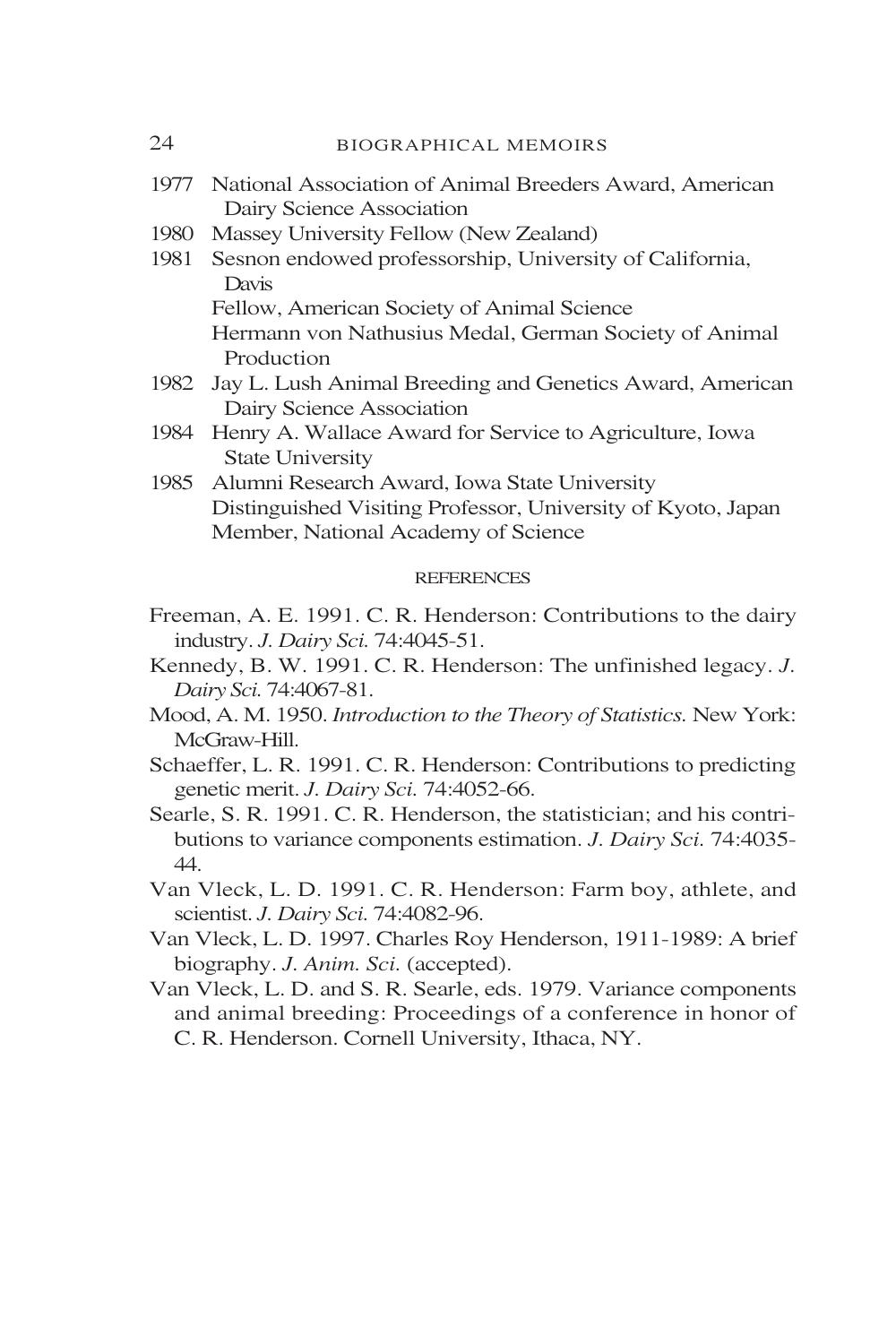### SELECTED BIBLIOGRAPHY

#### 1952

Specific and general combining ability . In *Heterosis*, ed. J. W. Gowen, pp. 352-70. Ames: Iowa State College Press.

#### 1953

Estimation of variance and covariance components. *Biometrics* 9:226- 52.

#### 1954

Selecting and sampling young bulls. In *Proceedings of the 7th Annual Convention of the National Association of Animal Breeders*, p 93. Columbia, Md.: National Association of Animal Breeders.

#### 1959

With O. Kempthorne, S. R. Searle, and C. M. von Krosigk. The estimation of environmental and genetic trends from records subject to culling. *Biometrics* 15:192-218.

#### 1963

Selection index and expected genetic advance. In *Statistical Genetics and Plant Breeding*, ed. W. D. Hanson and H. F. Robinson, pp 141- 63. Washington, D.C.: National Academy of Sciences-National Research Council.

#### 1965

A sire evaluation method which accounts for unknown genetic and environmental trends, herd differences, season, age effects, and differential culling. In *Proceedings of the Symposium on Estimating Breeding Values of Dairy Sires and Cows*, pp 172-204. Washington, D.C.: USDA-ARS.

### 1968

With E. P. Cunningham. An iterative procedure for estimating fixed effects and variance components in mixed model situations. *Biometrics* 24:13-25.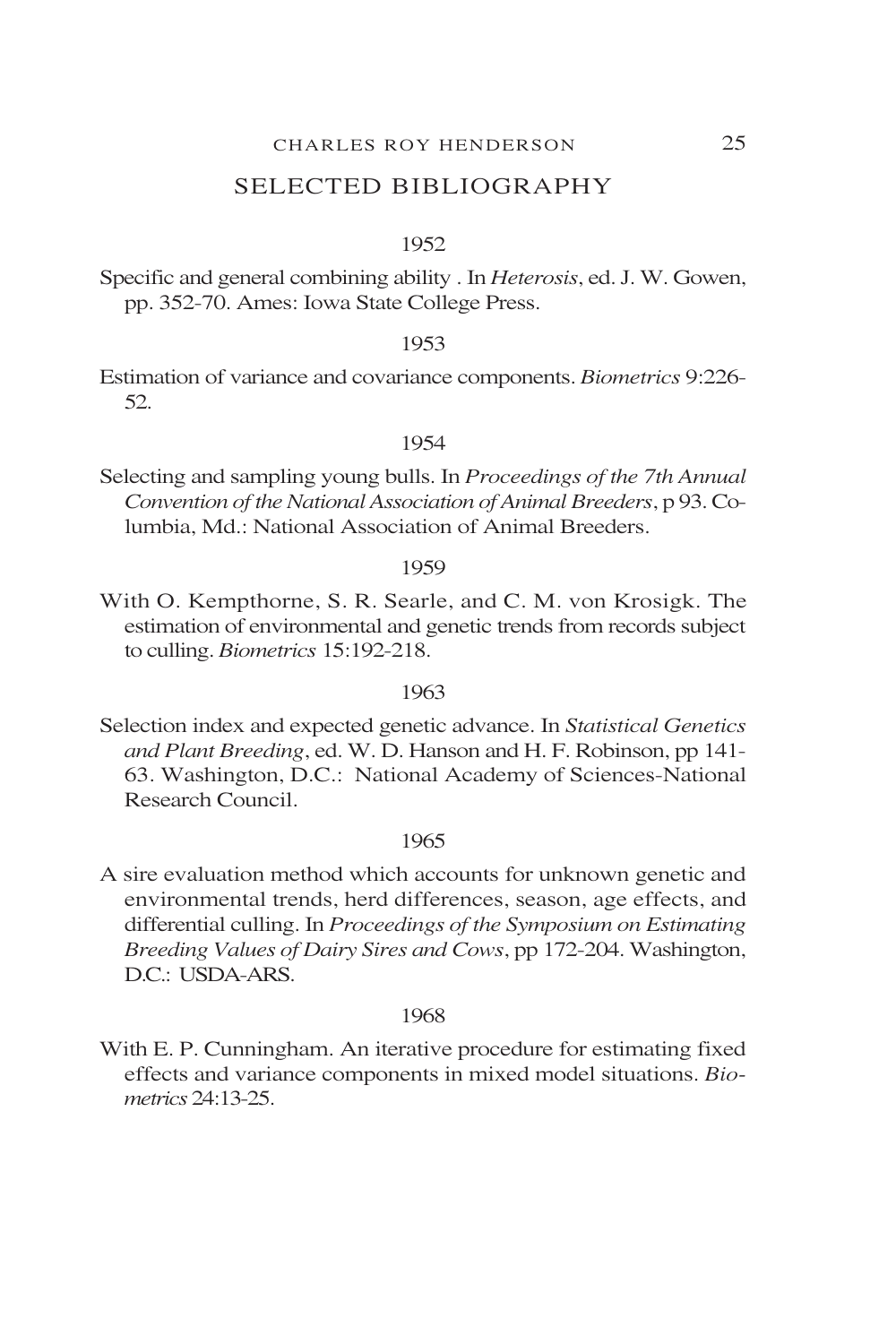### 1969

Design and analysis of animal science experiments. In *Techniques and Procedures in Animal Science Research*, pp. 1-35. Albany, N.Y.: Am. Soc. Am. Sci.

#### 1970

A new sire evaluation method. In *Proceedings of the 23rd Annual Convention of the National Association of Animal Breeders*, pp.31-35. Columbia, Md.: National Assocation of Animal Breeders.

### 1973

- Sire evaluation and genetic trends. In *Proceedings of the Animal Breeding and Genetics Symposium in Honor of Dr. Jay L. Lush*, pp. 10-43. Champaign, Ill.: ASAS and ADSA.
- With N. S. Urquhart and D. L. Weeks. Estimation associated with linear models. A revisitation. *Commun. Stat.* 1:303-30.

### 1974

General flexibility of linear model techniques for sire evaluation. *J. Dairy Sci.* 57:963-72.

### 1975

- Best linear unbiased estimation and prediction under a selection model. *Biometrics* 31(2):423-47.
- A rapid method for computing the inverse of a relationship matrix. *J. Dairy Sci.* 58:1727-30.
- Comparison of alternative sire evaluation methods. *J Anim. Sci.* 41:760- 70.

### 1976

- A simple method for computing the inverse of a numerator relationship matrix used in prediction of breeding values. *Biometrics* 32:69-83.
- Multiple trait evaluation using relatives' records. *J. Anim. Sci.* 43:1188- 97.

#### 1977

Best linear unbiased prediction of breeding values not in the model for records. *J. Dairy Sci.* 60:783-87.